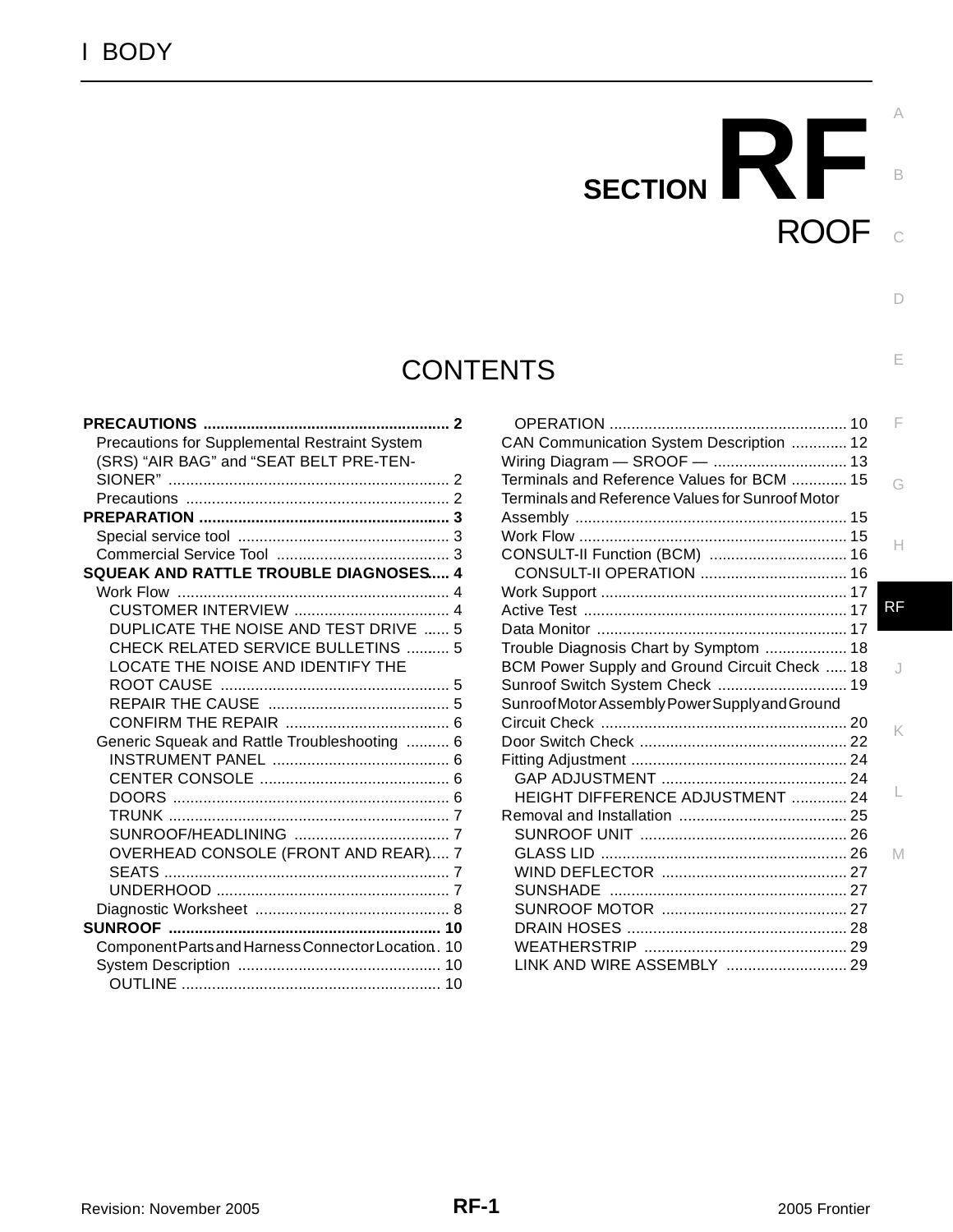### **PRECAUTIONS**

### <span id="page-1-0"></span>**PRECAUTIONS** PFP:00001

### <span id="page-1-1"></span>**Precautions for Supplemental Restraint System (SRS) "AIR BAG" and "SEAT BELT PRE-TENSIONER"** *EIS00552*

The Supplemental Restraint System such as "AIR BAG" and "SEAT BELT PRE-TENSIONER", used along with a front seat belt, helps to reduce the risk or severity of injury to the driver and front passenger for certain types of collision. This system includes seat belt switch inputs and dual stage front air bag modules. The SRS system uses the seat belt switches to determine the front air bag deployment, and may only deploy one front air bag, depending on the severity of a collision and whether the front occupants are belted or unbelted. Information necessary to service the system safely is included in the SRS and SB section of this Service Manual.

#### **WARNING:**

- **To avoid rendering the SRS inoperative, which could increase the risk of personal injury or death in the event of a collision which would result in air bag inflation, all maintenance must be performed by an authorized NISSAN/INFINITI dealer.**
- Improper maintenance, including incorrect removal and installation of the SRS, can lead to per**sonal injury caused by unintentional activation of the system. For removal of Spiral Cable and Air Bag Module, see the SRS section.**
- Do not use electrical test equipment on any circuit related to the SRS unless instructed to in this **Service Manual. SRS wiring harnesses can be identified by yellow and/or orange harnesses or harness connectors.**

### <span id="page-1-2"></span>**Precautions** *Precautions*

- Disconnect both battery cables in advance.
- Never tamper with or force air bag lid open, as this may adversely affect air bag performance.
- Be careful not to scratch pad and other parts.
- When removing or disassembling any part, be careful not to damage or deform it. Protect parts which may get in the way with cloth.
- When removing parts with a screwdriver or other tool, protect parts by wrapping them with vinyl or tape.
- Keep removed parts protected with cloth.
- If a clip is deformed or damaged, replace it.
- If an unreusable part is removed, replace it with a new one.
- Tighten bolts and nuts firmly to the specified torque.
- After re-assembly has been completed, make sure each part functions correctly.
- Remove stains in the following way.

#### Water-soluble stains:

Dip a soft cloth in warm water, and then squeeze it tightly. After wiping the stain, wipe with a soft dry cloth. Oil stain:

Dissolve a synthetic detergent in warm water (density of 2 to 3% or less), dip the cloth, then clean off the stain with the cloth. Next, dip the cloth in fresh water and squeeze it tightly. Then clean off the detergent completely. Then wipe the area with a soft dry cloth.

Do not use any organic solvent, such as thinner or benzine.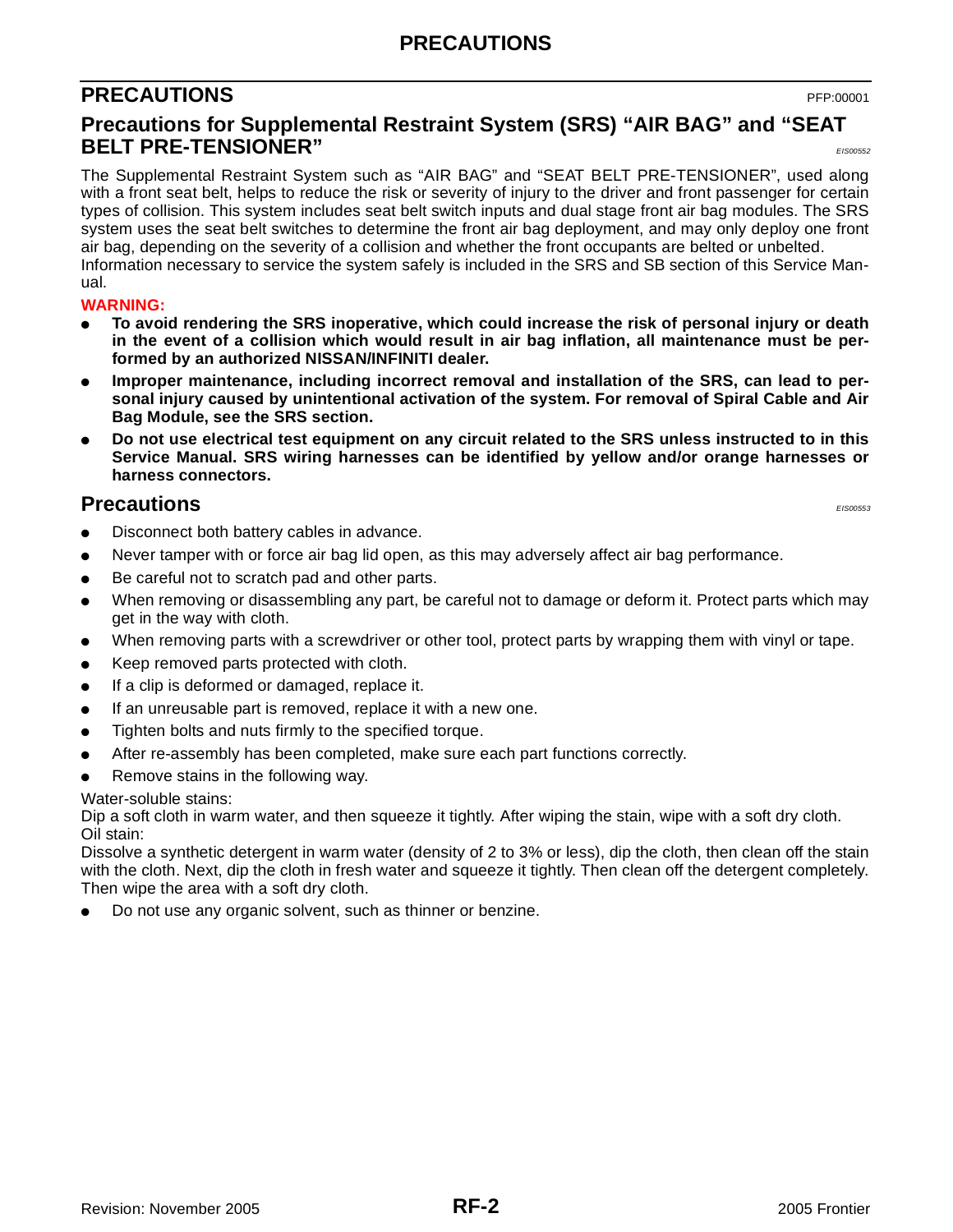### **PREPARATION**

# <span id="page-2-1"></span><span id="page-2-0"></span>**PREPARATION** PFP:00002 **Special service tool** *EIS00554*

A

The actual shapes of Kent-Moore tools may differ from those of special service tools illustrated here.

<span id="page-2-2"></span>

| Tool number<br>(Kent-Moore No.)<br>Tool name |           | Description                  | $\mathsf B$                                         |
|----------------------------------------------|-----------|------------------------------|-----------------------------------------------------|
| $(J-39570)$<br>Chassis ear                   |           | Locating the noise           | $\mathcal{C}$                                       |
|                                              |           |                              | $\Box$                                              |
|                                              | SIIA0993E |                              | $\mathsf E$                                         |
| $(J-43980)$                                  |           | Repairing the cause of noise | F                                                   |
| NISSAN Squeak and<br><b>Rattle Kit</b>       |           |                              | G                                                   |
|                                              | SIIA0994E |                              | $\mathrel{\vdash}\mathrel{\vdash}$                  |
| <b>Commercial Service Tool</b>               |           |                              | <b>RF</b>                                           |
|                                              |           |                              | EIS00555                                            |
| (Kent-Moore No.)<br>Tool name                |           | Description                  | $\bigcup$                                           |
| $(J-39565)$<br>Engine ear                    |           | Locating the noise           |                                                     |
|                                              |           |                              | $\mathsf{K}% _{0}^{\prime}=\mathsf{K}_{0}^{\prime}$ |
|                                              | SIIA0995E |                              | L                                                   |
|                                              |           |                              | $\mathbb M$                                         |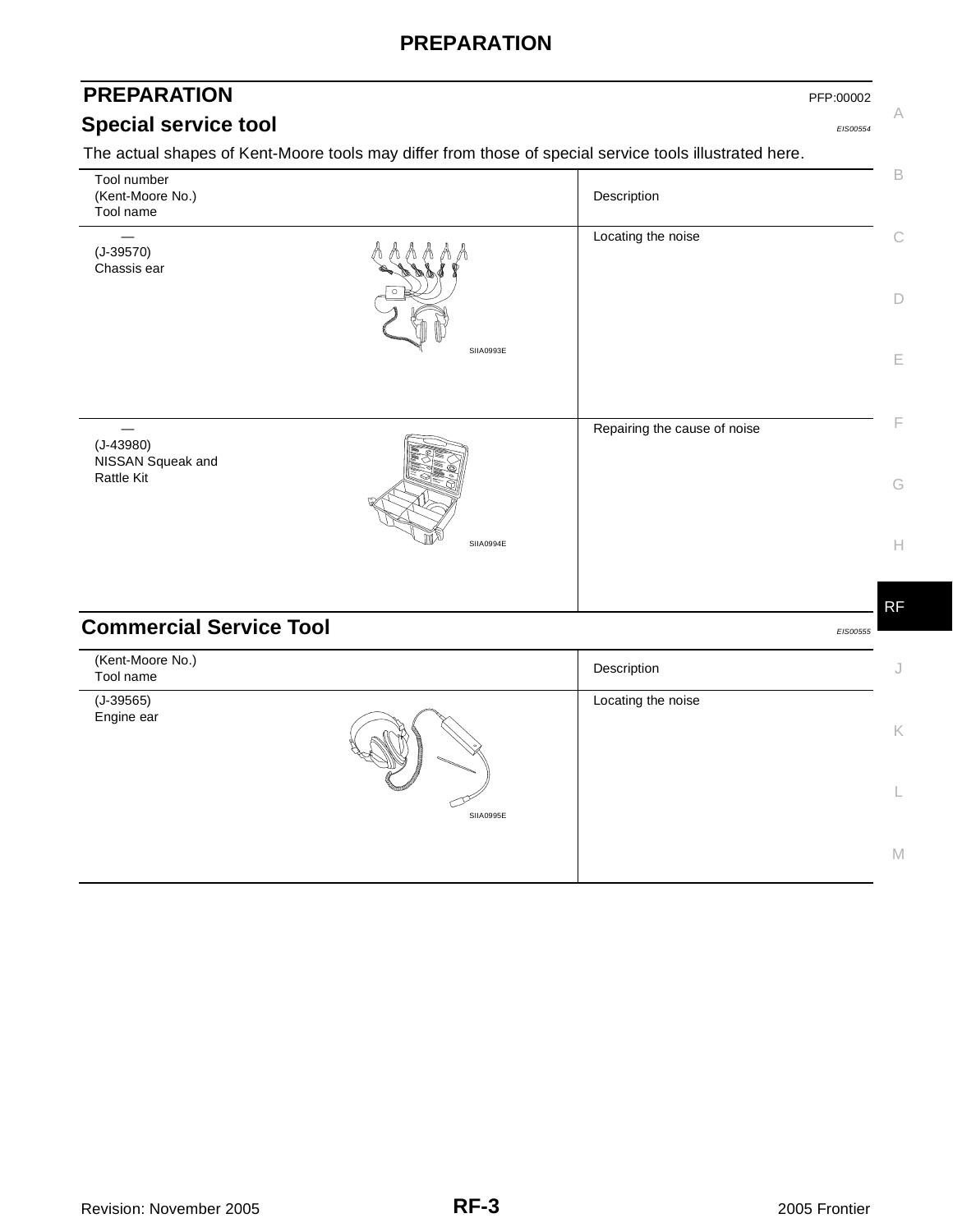# <span id="page-3-1"></span><span id="page-3-0"></span>**SQUEAK AND RATTLE TROUBLE DIAGNOSES Work Flow** *EIS00556*



SBT842

#### <span id="page-3-2"></span>**CUSTOMER INTERVIEW**

Interview the customer if possible, to determine the conditions that exist when the noise occurs. Use the Diagnostic Worksheet during the interview to document the facts and conditions when the noise occurs and any customer's comments; refer to [RF-8, "Diagnostic Worksheet"](#page-7-0) . This information is necessary to duplicate the conditions that exist when the noise occurs.

- The customer may not be able to provide a detailed description or the location of the noise. Attempt to obtain all the facts and conditions that exist when the noise occurs (or does not occur).
- If there is more than one noise in the vehicle, be sure to diagnose and repair the noise that the customer is concerned about. This can be accomplished by test driving the vehicle with the customer.
- After identifying the type of noise, isolate the noise in terms of its characteristics. The noise characteristics are provided so the customer, service adviser and technician are all speaking the same language when defining the noise.
- Squeak —(Like tennis shoes on a clean floor) Squeak characteristics include the light contact/fast movement/brought on by road conditions/hard surfaces = higher pitch noise/softer surfaces = lower pitch noises/edge to surface = chirping.
- Creak—(Like walking on an old wooden floor) Creak characteristics include firm contact/slow movement/twisting with a rotational movement/pitch dependent on materials/often brought on by activity.
- Rattle—(Like shaking a baby rattle) Rattle characteristics include the fast repeated contact/vibration or similar movement/loose parts/missing clip or fastener/incorrect clearance.
- Knock  $-$ (Like a knock on a door) Knock characteristics include hollow sounding/sometimes repeating/often brought on by driver action.
- Tick-(Like a clock second hand) Tick characteristics include gentle contacting of light materials/loose components/can be caused by driver action or road conditions.
- Thump—(Heavy, muffled knock noise) Thump characteristics include softer knock/dead sound often brought on by activity.
- Buzz—(Like a bumble bee) Buzz characteristics include high frequency rattle/firm contact.
- Often the degree of acceptable noise level will vary depending upon the person. A noise that you may judge as acceptable may be very irritating to the customer.
- Weather conditions, especially humidity and temperature, may have a great effect on noise level.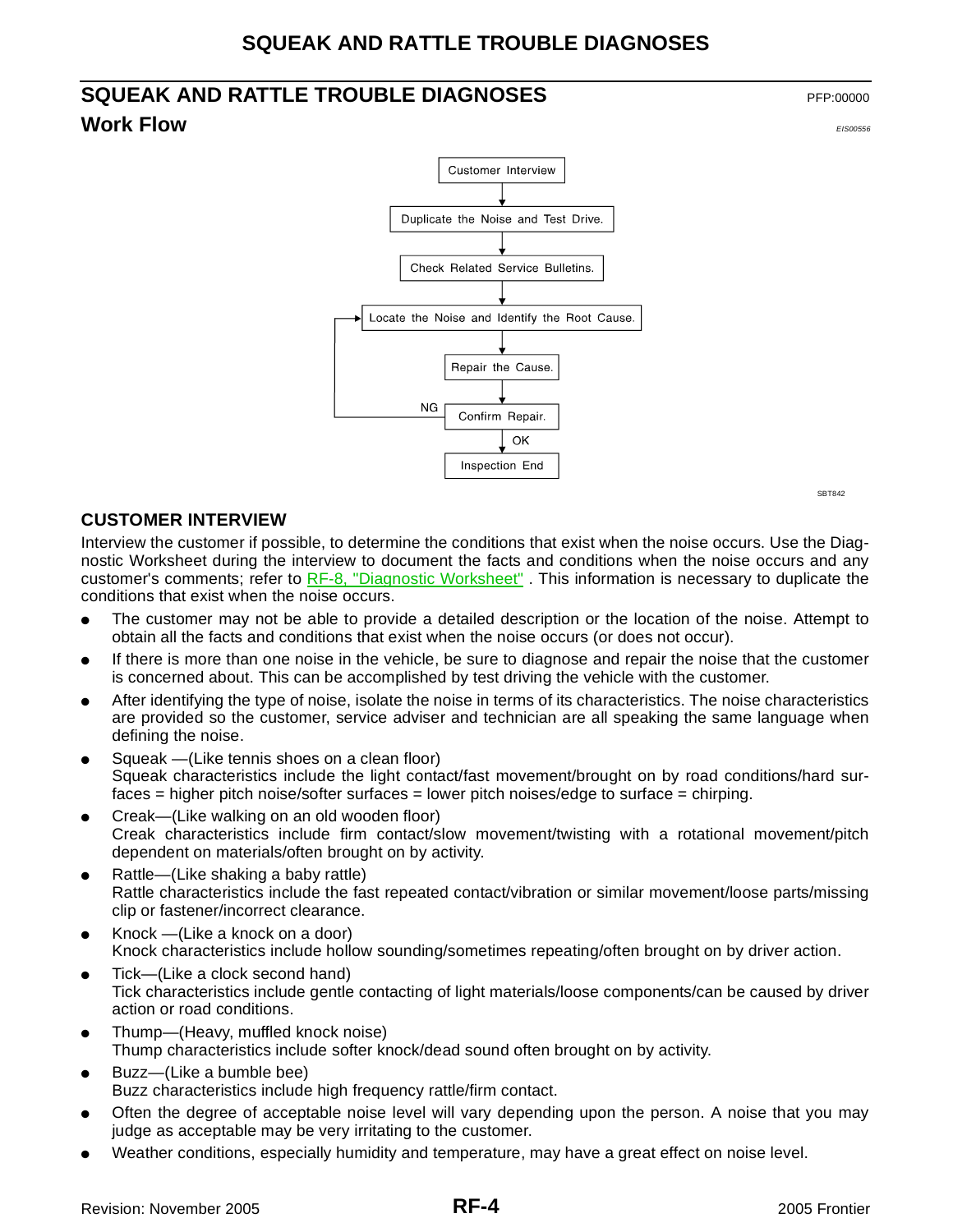## **SQUEAK AND RATTLE TROUBLE DIAGNOSES**

#### <span id="page-4-0"></span>**DUPLICATE THE NOISE AND TEST DRIVE**

<span id="page-4-3"></span><span id="page-4-2"></span><span id="page-4-1"></span>C D E F G H J K L M A B RF If possible, drive the vehicle with the customer until the noise is duplicated. Note any additional information on the Diagnostic Worksheet regarding the conditions or location of the noise. This information can be used to duplicate the same conditions when you confirm the repair. If the noise can be duplicated easily during the test drive, to help identify the source of the noise, try to duplicate the noise with the vehicle stopped by doing one or all of the following: 1) Close a door. 2) Tap or push/pull around the area where the noise appears to be coming from. 3) Rev the engine. 4) Use a floor jack to recreate vehicle "twist". 5) At idle, apply engine load (electrical load, half-clutch on M/T model, drive position on A/T model). 6) Raise the vehicle on a hoist and hit a tire with a rubber hammer. Drive the vehicle and attempt to duplicate the conditions the customer states exist when the noise occurs. If it is difficult to duplicate the noise, drive the vehicle slowly on an undulating or rough road to stress the vehicle body. **CHECK RELATED SERVICE BULLETINS** After verifying the customer concern or symptom, check ASIST for Technical Service Bulletins (TSBs) related to that concern or symptom. If a TSB relates to the symptom, follow the procedure to repair the noise. **LOCATE THE NOISE AND IDENTIFY THE ROOT CAUSE** 1. Narrow down the noise to a general area.To help pinpoint the source of the noise, use a listening tool (Chassis Ear: J-39570, Engine Ear: J-39565 and mechanic's stethoscope). 2. Narrow down the noise to a more specific area and identify the cause of the noise by: removing the components in the area that you suspect the noise is coming from. Do not use too much force when removing clips and fasteners, otherwise clips and fasteners can be broken or lost during the repair, resulting in the creation of new noise. ● tapping or pushing/pulling the component that you suspect is causing the noise. Do not tap or push/pull the component with excessive force, otherwise the noise will be eliminated only temporarily. feeling for a vibration with your hand by touching the component(s) that you suspect is (are) causing the noise. placing a piece of paper between components that you suspect are causing the noise. looking for loose components and contact marks. Refer to [RF-6, "Generic Squeak and Rattle Troubleshooting"](#page-5-1) . **REPAIR THE CAUSE**  If the cause is a loose component, tighten the component securely. If the cause is insufficient clearance between components: – separate components by repositioning or loosening and retightening the component, if possible. – insulate components with a suitable insulator such as urethane pads, foam blocks, felt cloth tape or urethane tape. A NISSAN Squeak and Rattle Kit (J-43980) is available through your authorized NISSAN Parts Department. **CAUTION: Do not use excessive force as many components are constructed of plastic and may be damaged. Always check with the Parts Department for the latest parts information. The following materials are contained in the NISSAN Squeak and Rattle Kit (J-43980). Each item can be ordered separately as needed. URETHANE PADS [1.5 mm (0.059 in) thick] Insulates connectors, harness, etc. 76268-9E005: 100**×**135 mm (3.94**×**5.31 in)/76884-71L01: 60**×**85 mm (2.36**×**3.35 in)/76884-71L02: 15**×**25 mm (0.59**×**0.98 in) INSULATOR (Foam blocks) Insulates components from contact. Can be used to fill space behind a panel. 73982-9E000: 45 mm (1.77 in) thick, 50**×**50 mm (1.97**×**1.97 in)/73982-50Y00: 10 mm (0.39 in) thick, 50**×**50 mm (1.97**×**1.97 in) INSULATOR (Light foam block)**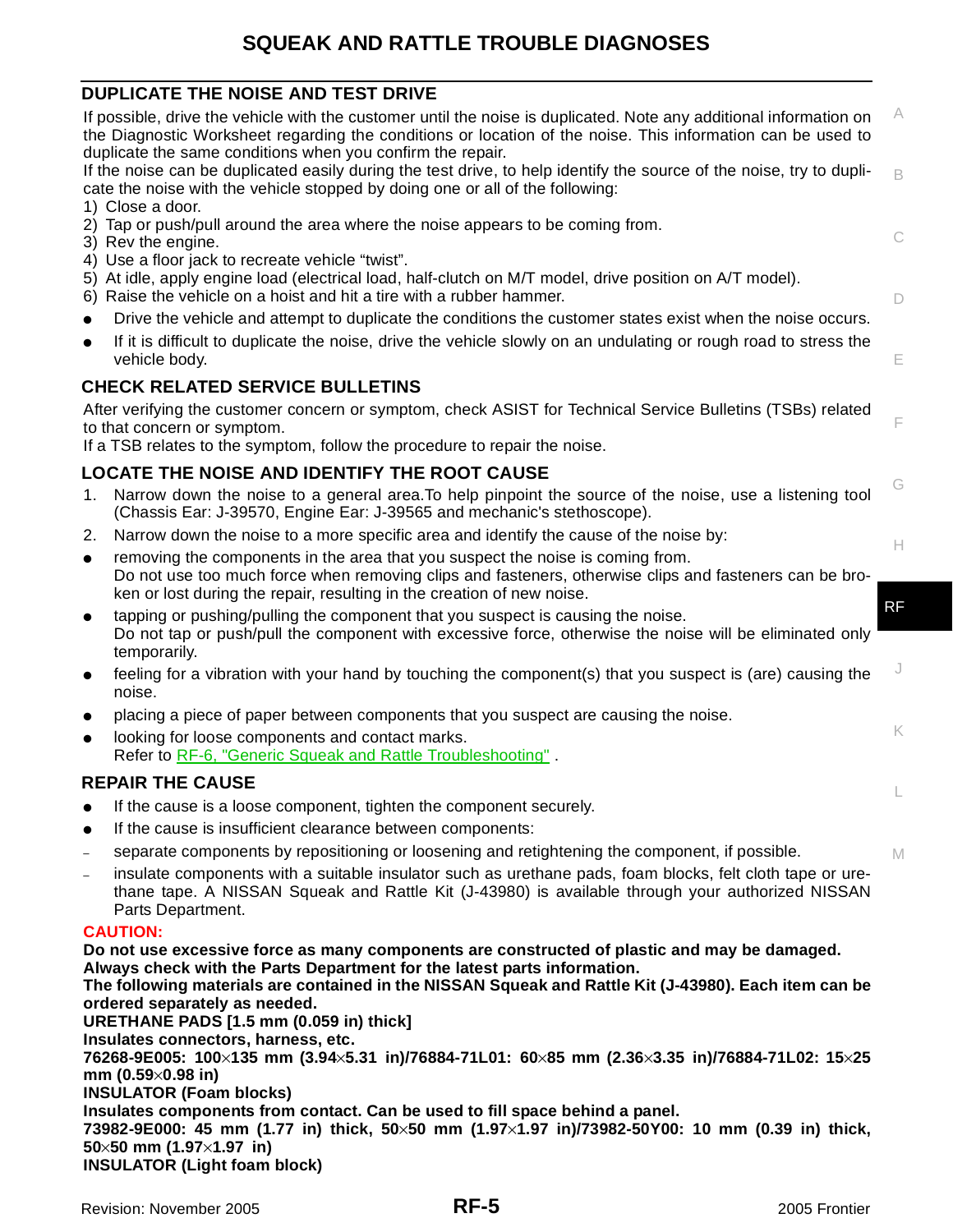**80845-71L00: 30 mm (1.18 in) thick, 30**×**50 mm (1.18**×**1.97 in) FELT CLOTH TAPE Used to insulate where movement does not occur. Ideal for instrument panel applications. 68370-4B000: 15**×**25 mm (0.59**×**0.98 in) pad/68239-13E00: 5 mm (0.20 in) wide tape roll. The following materials not found in the kit can also be used to repair squeaks and rattles. UHMW (TEFLON) TAPE Insulates where slight movement is present. Ideal for instrument panel applications. SILICONE GREASE Used instead of UHMW tape that will be visible or not fit. Note: Will only last a few months. SILICONE SPRAY Use when grease cannot be applied. DUCT TAPE Use to eliminate movement.**

#### <span id="page-5-0"></span>**CONFIRM THE REPAIR**

Confirm that the cause of a noise is repaired by test driving the vehicle. Operate the vehicle under the same conditions as when the noise originally occurred. Refer to the notes on the Diagnostic Worksheet.

### <span id="page-5-1"></span>**Generic Squeak and Rattle Troubleshooting** *EISODERY <b>EISODERY EISODERY*

Refer to Table of Contents for specific component removal and installation information.

#### <span id="page-5-2"></span>**INSTRUMENT PANEL**

Most incidents are caused by contact and movement between:

- 1. The cluster lid A and instrument panel
- 2. Acrylic lens and combination meter housing
- 3. Instrument panel to front pillar garnish
- 4. Instrument panel to windshield
- 5. Instrument panel mounting pins
- 6. Wiring harnesses behind the combination meter
- 7. A/C defroster duct and duct joint

These incidents can usually be located by tapping or moving the components to duplicate the noise or by pressing on the components while driving to stop the noise. Most of these incidents can be repaired by applying felt cloth tape or silicone spray (in hard to reach areas). Urethane pads can be used to insulate wiring harness.

#### **CAUTION:**

**Do not use silicone spray to isolate a squeak or rattle. If you saturate the area with silicone, you will not be able to recheck the repair.**

#### <span id="page-5-3"></span>**CENTER CONSOLE**

Components to pay attention to include:

- 1. Shifter assembly cover to finisher
- 2. A/C control unit and cluster lid C
- 3. Wiring harnesses behind audio and A/C control unit

The instrument panel repair and isolation procedures also apply to the center console.

#### <span id="page-5-4"></span>**DOORS**

Pay attention to the:

- 1. Finisher and inner panel making a slapping noise
- 2. Inside handle escutcheon to door finisher
- 3. Wiring harnesses tapping
- 4. Door striker out of alignment causing a popping noise on starts and stops

Tapping or moving the components or pressing on them while driving to duplicate the conditions can isolate many of these incidents. You can usually insulate the areas with felt cloth tape or insulator foam blocks from the NISSAN Squeak and Rattle Kit (J-43980) to repair the noise.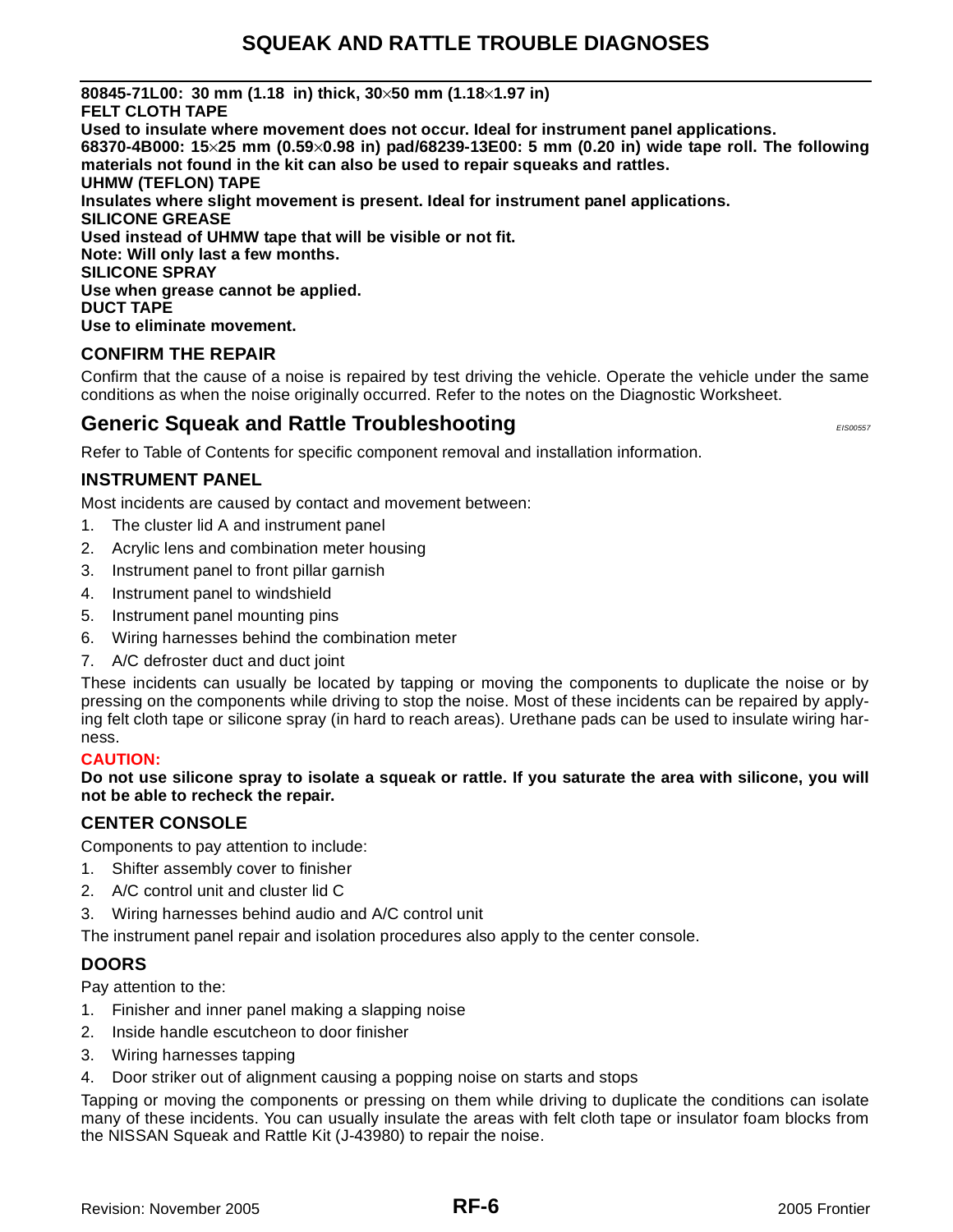### **SQUEAK AND RATTLE TROUBLE DIAGNOSES**

#### <span id="page-6-0"></span>**TRUNK**

<span id="page-6-2"></span><span id="page-6-1"></span>

| Trunk noises are often caused by a loose jack or loose items put into the trunk by the owner.<br>In addition look for:                                                                                                                       | A  |
|----------------------------------------------------------------------------------------------------------------------------------------------------------------------------------------------------------------------------------------------|----|
| 1. Trunk lid bumpers out of adjustment<br>Trunk lid striker out of adjustment<br>2.                                                                                                                                                          | B  |
| 3. The trunk lid torsion bars knocking together                                                                                                                                                                                              |    |
| 4. A loose license plate or bracket                                                                                                                                                                                                          | C  |
| Most of these incidents can be repaired by adjusting, securing or insulating the item(s) or component(s) caus-<br>ing the noise.                                                                                                             |    |
| <b>SUNROOF/HEADLINING</b>                                                                                                                                                                                                                    | D  |
| Noises in the sunroof/headlining area can often be traced to one of the following:                                                                                                                                                           |    |
| Sunroof lid, rail, linkage or seals making a rattle or light knocking noise<br>1.                                                                                                                                                            |    |
| Sun visor shaft shaking in the holder<br>2.                                                                                                                                                                                                  | E  |
| 3. Front or rear windshield touching headliner and squeaking                                                                                                                                                                                 |    |
| Again, pressing on the components to stop the noise while duplicating the conditions can isolate most of these<br>incidents. Repairs usually consist of insulating with felt cloth tape.                                                     | F  |
| <b>OVERHEAD CONSOLE (FRONT AND REAR)</b>                                                                                                                                                                                                     |    |
| Overhead console noises are often caused by the console panel clips not being engaged correctly. Most of<br>these incidents are repaired by pushing up on the console at the clip locations until the clips engage.<br>In addition look for: | G  |
| 1. Loose harness or harness connectors.                                                                                                                                                                                                      |    |
| 2. Front console map/reading lamp lens loose.                                                                                                                                                                                                | Н. |
| 3. Loose screws at console attachment points.                                                                                                                                                                                                |    |
| <b>SEATS</b>                                                                                                                                                                                                                                 | RF |
| When isolating seat noise it's important to note the position the seat is in and the load placed on the seat when<br>the noise is present. These conditions should be duplicated when verifying and isolating the cause of the               |    |
| noise.<br>Cause of seat noise include:                                                                                                                                                                                                       | J  |
| 1. Headrest rods and holder                                                                                                                                                                                                                  |    |
| 2. A squeak between the seat pad cushion and frame                                                                                                                                                                                           |    |
| The rear seatback lock and bracket<br>3.                                                                                                                                                                                                     | K  |
| These noises can be isolated by moving or pressing on the suspected components while duplicating the con-                                                                                                                                    |    |
| ditions under which the noise occurs. Most of these incidents can be repaired by repositioning the component<br>or applying urethane tape to the contact area.                                                                               |    |
| <b>UNDERHOOD</b>                                                                                                                                                                                                                             |    |
| Some interior noise may be caused by components under the hood or on the engine wall. The noise is then<br>transmitted into the passenger compartment.<br>Causes of transmitted underhood noise include:                                     | M  |
| 1. Any component mounted to the engine wall                                                                                                                                                                                                  |    |
| 2. Components that pass through the engine wall                                                                                                                                                                                              |    |

- <span id="page-6-4"></span><span id="page-6-3"></span>3. Engine wall mounts and connectors
- 4. Loose radiator mounting pins
- 5. Hood bumpers out of adjustment
- 6. Hood striker out of adjustment

These noises can be difficult to isolate since they cannot be reached from the interior of the vehicle. The best method is to secure, move or insulate one component at a time and test drive the vehicle. Also, engine RPM or load can be changed to isolate the noise. Repairs can usually be made by moving, adjusting, securing, or insulating the component causing the noise.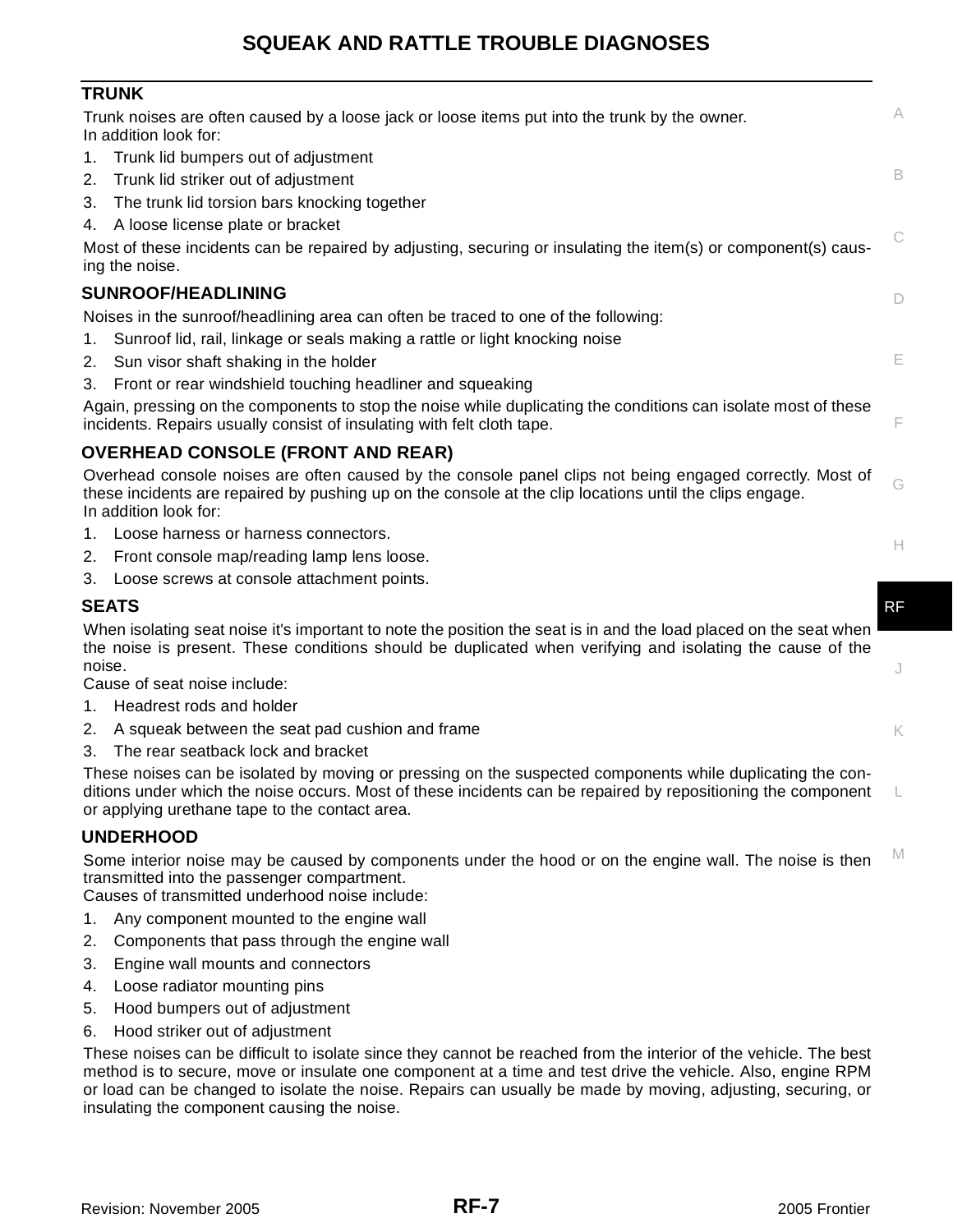### <span id="page-7-0"></span>**Diagnostic Worksheet** *EIS00588***</del>**



#### **SQUEAK & RATTLE DIAGNOSTIC WORKSHEET**

Dear Nissan Customer:

We are concerned about your satisfaction with your Nissan vehicle. Repairing a squeak or rattle sometimes can be very difficult. To help us fix your Nissan right the first time, please take a moment to note the area of the vehicle where the squeak or rattle occurs and under what conditions. You may be asked to take a test drive with a service advisor or technician to ensure we confirm the noise you are hearing.



Continue to the back of the worksheet and briefly describe the location of the noise or rattle. In addition, please indicate the conditions which are present when the noise occurs.

LIWA0276E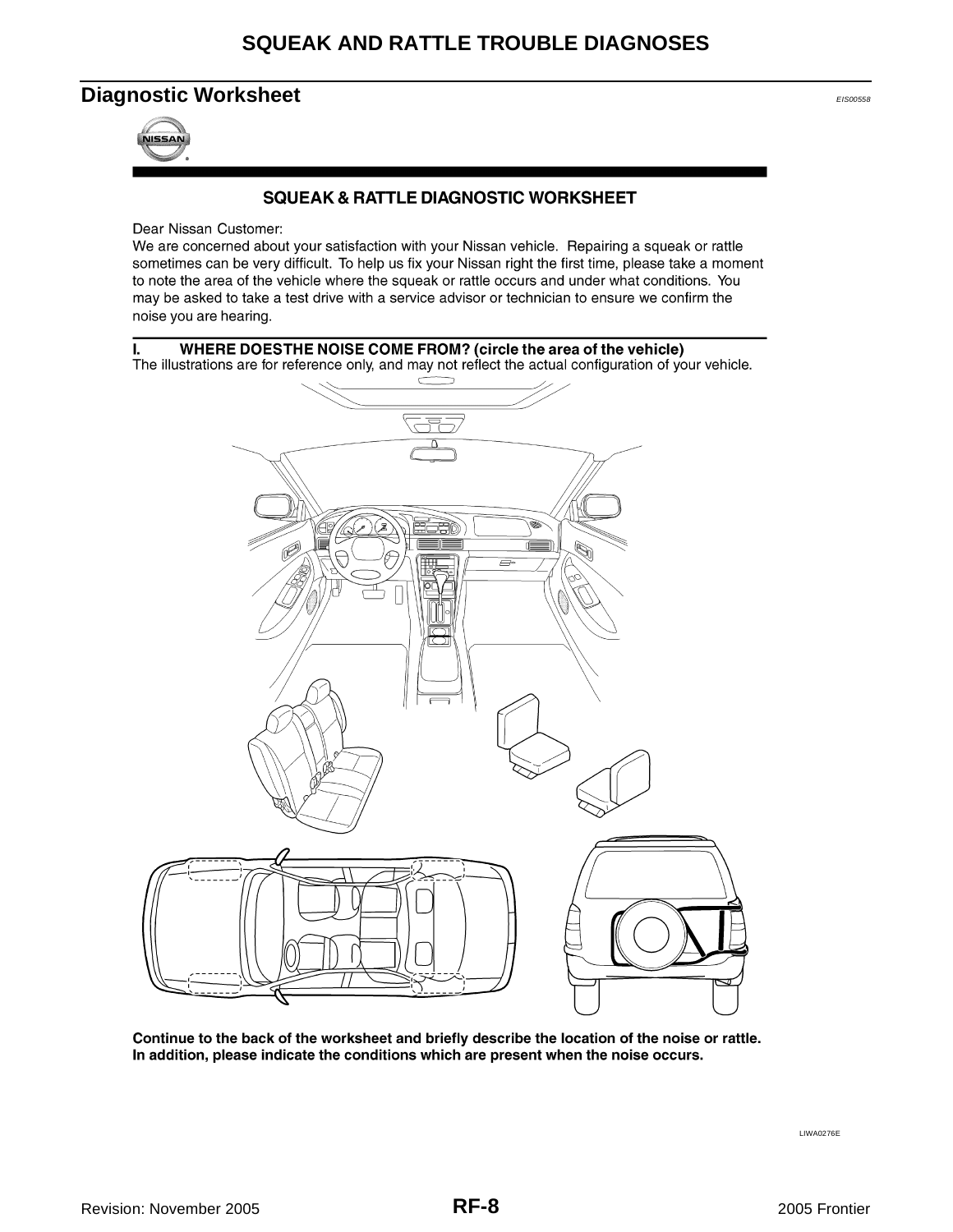### **SQUEAK AND RATTLE TROUBLE DIAGNOSES**

|                                                                                                      | Briefly describe the location where the noise occurs: |     |                                                                                 |                                                    |  |
|------------------------------------------------------------------------------------------------------|-------------------------------------------------------|-----|---------------------------------------------------------------------------------|----------------------------------------------------|--|
|                                                                                                      |                                                       |     |                                                                                 |                                                    |  |
|                                                                                                      |                                                       |     |                                                                                 |                                                    |  |
| Π.<br>WHEN DOES IT OCCUR? (check the boxes that apply)                                               |                                                       |     |                                                                                 |                                                    |  |
| $\Box$ anytime                                                                                       |                                                       |     | $\Box$ after sitting out in the sun                                             |                                                    |  |
| $\Box$ 1 <sup>st</sup> time in the morning                                                           |                                                       |     | $\Box$ when it is raining or wet                                                |                                                    |  |
| $\Box$ only when it is cold outside                                                                  |                                                       |     | $\Box$ dry or dusty conditions                                                  |                                                    |  |
| $\square$ only when it is hot outside                                                                |                                                       |     |                                                                                 |                                                    |  |
| Ш.<br><b>WHEN DRIVING:</b>                                                                           |                                                       | IV. | <b>WHAT TYPE OF NOISE?</b>                                                      |                                                    |  |
| $\Box$ through driveways                                                                             |                                                       |     |                                                                                 | $\Box$ squeak (like tennis shoes on a clean floor) |  |
| $\Box$ over rough roads                                                                              |                                                       |     |                                                                                 | $\Box$ creak (like walking on an old wooden floor) |  |
| O over speed bumps                                                                                   |                                                       |     | $\Box$ rattle (like shaking a baby rattle)                                      |                                                    |  |
| $\Box$ only at about $\_\_\_$ mph<br>$\Box$ on acceleration                                          |                                                       |     | $\Box$ knock (like a knock on a door)<br>$\Box$ tick (like a clock second hand) |                                                    |  |
| $\Box$ coming to a stop                                                                              |                                                       |     | $\Box$ thump (heavy, muffled knock noise)                                       |                                                    |  |
| $\Box$ on turns : left, right or either (circle)                                                     |                                                       |     | $\Box$ buzz (like a bumble bee)                                                 |                                                    |  |
| $\Box$ with passengers or cargo                                                                      |                                                       |     |                                                                                 |                                                    |  |
|                                                                                                      |                                                       |     |                                                                                 |                                                    |  |
|                                                                                                      |                                                       |     |                                                                                 |                                                    |  |
|                                                                                                      |                                                       |     |                                                                                 |                                                    |  |
| $\Box$ after driving $\_\_\_\$ miles or $\_\_\_\$ minutes<br>TO BE COMPLETED BY DEALERSHIP PERSONNEL |                                                       |     |                                                                                 |                                                    |  |
|                                                                                                      |                                                       |     |                                                                                 |                                                    |  |
|                                                                                                      |                                                       |     |                                                                                 |                                                    |  |
|                                                                                                      |                                                       |     |                                                                                 |                                                    |  |
|                                                                                                      |                                                       |     | YES NO                                                                          | Initials of person<br>performing                   |  |
|                                                                                                      |                                                       |     | ❏<br>⊔                                                                          |                                                    |  |
| - Noise verified on test drive                                                                       |                                                       |     | ◘<br>❏                                                                          |                                                    |  |
| - Noise source located and repaired                                                                  |                                                       |     | П<br>□                                                                          |                                                    |  |
| - Follow up test drive performed to confirm repair                                                   |                                                       |     | ◻<br>◘                                                                          |                                                    |  |
| <b>Test Drive Notes:</b><br>Vehicle test driven with customer                                        |                                                       |     |                                                                                 |                                                    |  |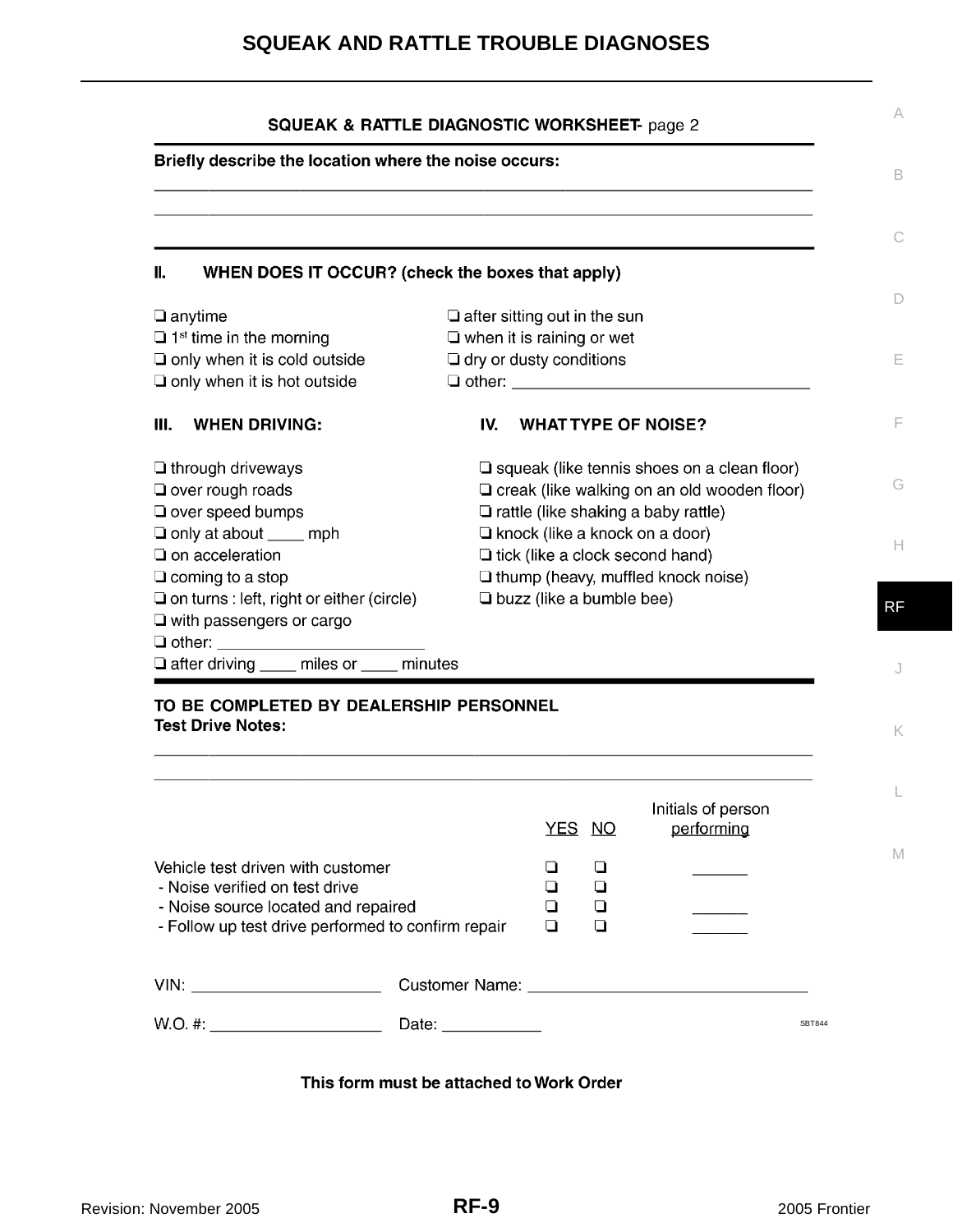### <span id="page-9-1"></span><span id="page-9-0"></span>**SUNROOF** PFP:91210 **Component Parts and Harness Connector Location EXPONED BESOCSAZ**



### <span id="page-9-3"></span><span id="page-9-2"></span>**System Description** *EIS005KG* **OUTLINE**

Electric sunroof system consists of

- Sunroof switch
- Sunroof motor assembly
- BCM (body control module)

BCM supplies power to the sunroof motor. Sunroof operation depends on sunroof switch condition.

#### <span id="page-9-4"></span>**OPERATION**

Power is supplied at all times

- through 50A fusible link (letter **g** , located in the fuse and fusible link box)
- to BCM terminal 70, and
- through BCM terminal 69
- to sunroof motor assembly terminal 7.

When ignition switch ON or START position, power is supplied

- through 10A fuse  $[No.1, located in the fuse block (J/B)]$
- to BCM terminal 38, and
- through BCM terminal 68
- to sunroof motor assembly terminal 9.

Ground is supplied

- to BCM terminal 67
- through grounds M57, M61 and M79.

#### **TILT UP/SLIDE CLOSE OPERATION**

When up/close switch is pressed, ground is supplied

Revision: November 2005 2005 Frontier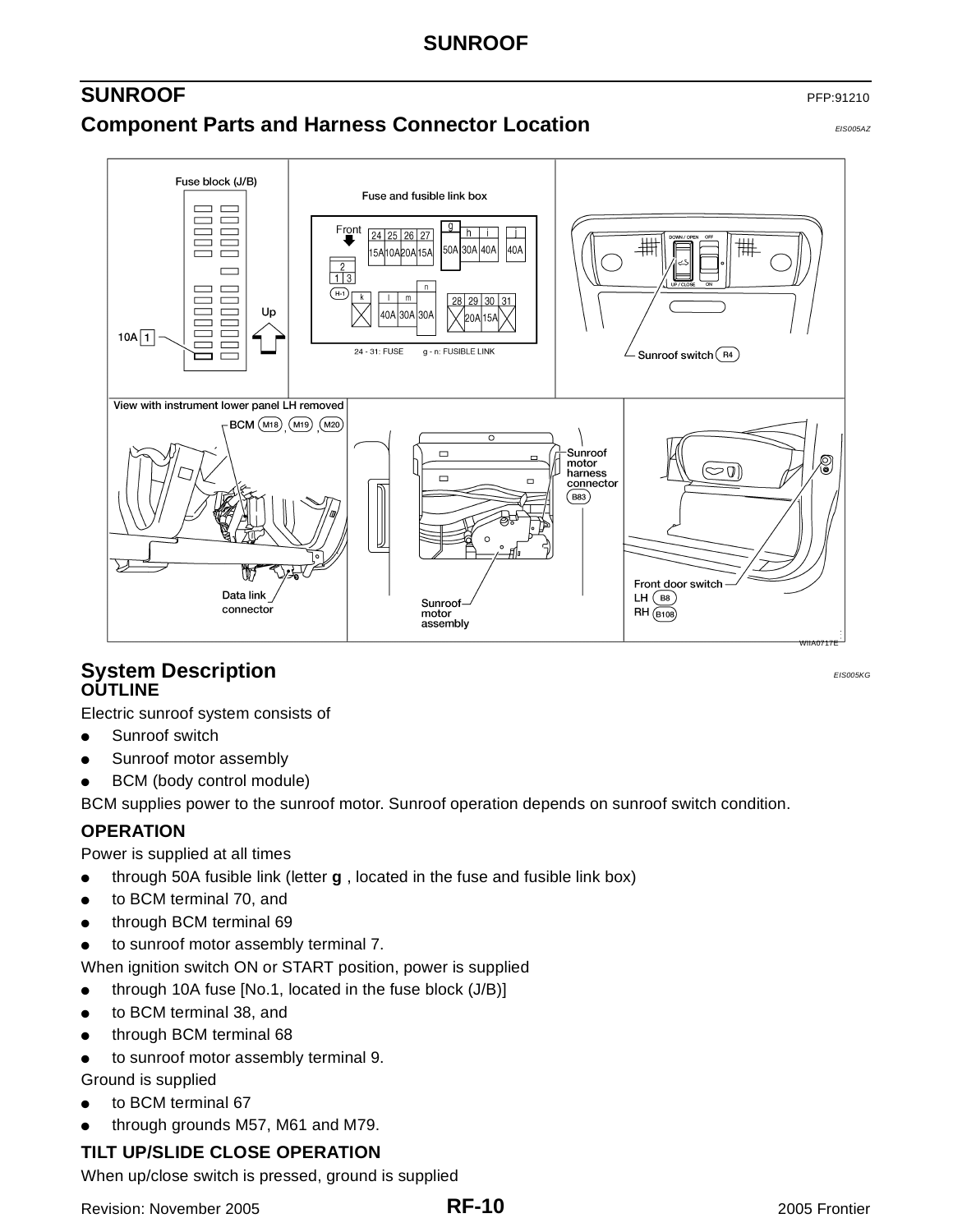<span id="page-10-1"></span>

| to sunroof motor assembly terminal 1<br>$\bullet$                                                                                                                                                                                                                                                                                                                                                                       |    |
|-------------------------------------------------------------------------------------------------------------------------------------------------------------------------------------------------------------------------------------------------------------------------------------------------------------------------------------------------------------------------------------------------------------------------|----|
| through sunroof switch terminal 3<br>$\bullet$                                                                                                                                                                                                                                                                                                                                                                          | A  |
| through sunroof switch terminal 2                                                                                                                                                                                                                                                                                                                                                                                       |    |
| through grounds M57, M61 and M79.                                                                                                                                                                                                                                                                                                                                                                                       |    |
| Then the sunroof will tilt up/slide closed.                                                                                                                                                                                                                                                                                                                                                                             | B  |
| TILT DOWN/SLIDE OPEN OPERATION                                                                                                                                                                                                                                                                                                                                                                                          |    |
| When down/open switch is pressed, ground is supplied                                                                                                                                                                                                                                                                                                                                                                    | C  |
| to sunroof motor assembly terminal 5                                                                                                                                                                                                                                                                                                                                                                                    |    |
| through sunroof switch terminal 1                                                                                                                                                                                                                                                                                                                                                                                       |    |
| through sunroof switch terminal 2                                                                                                                                                                                                                                                                                                                                                                                       | D. |
| through grounds M57, M61 and M79.                                                                                                                                                                                                                                                                                                                                                                                       |    |
| Then the sunroof will tilt down/slide open.                                                                                                                                                                                                                                                                                                                                                                             | E  |
| <b>AUTO OPERATION</b>                                                                                                                                                                                                                                                                                                                                                                                                   |    |
| The power sunroof AUTO feature makes it possible to slide open and slide closed or tilt up and tilt down the<br>sunroof without holding the sunroof switch in the UP/CLOSE or DOWN/OPEN position.                                                                                                                                                                                                                       | F  |
| <b>RETAINED POWER OPERATION</b>                                                                                                                                                                                                                                                                                                                                                                                         |    |
| When the ignition switch is turned to OFF position from ON position, power is supplied for 45 seconds                                                                                                                                                                                                                                                                                                                   |    |
| through BCM terminal 68                                                                                                                                                                                                                                                                                                                                                                                                 | G  |
| to sunroof motor assembly terminal 9.                                                                                                                                                                                                                                                                                                                                                                                   |    |
| When power is supplied, the sunroof can be operated.<br>The retained power operation is canceled when the front door LH or RH is opened.<br>RAP signal period can be changed by CONSULT-II. Refer to RF-16, "CONSULT-II Function (BCM)".                                                                                                                                                                                | H. |
| <b>ANTI-PINCH FUNCTION</b>                                                                                                                                                                                                                                                                                                                                                                                              | RF |
| The CPU (central processing unit) of sunroof motor assembly monitors the sunroof motor operation and the                                                                                                                                                                                                                                                                                                                |    |
| sunroof position (fully-closed or other) by the signals from sunroof motor.                                                                                                                                                                                                                                                                                                                                             |    |
| When sunroof motor detects an interruption during the following slide close and tilt down operation, sunroof<br>switch controls the motor for open and the sunroof will operate until it reaches full up position (during tilt down<br>operation) or 125 mm (4.92 in) or more in an open direction (during slide close operation).                                                                                      | J  |
| close operation and tilt down when ignition switch is in the ON position.                                                                                                                                                                                                                                                                                                                                               |    |
| close operation and tilt down during retained power operation.                                                                                                                                                                                                                                                                                                                                                          | K  |
| The CPU of the sunroof motor assembly also monitors vehicle speed in order to determine when additional<br>force is needed to overcome the inherent drag characteristics of a vehicle moving in excess of approximately<br>97 km/h (60 MPH). Drag created by the wind on the sunroof at higher speeds could cause the sunroof to not<br>close properly without compensation from the CPU of the sunroof motor assembly. |    |
| <b>INITIALIZATION FAILURE CONDITIONS</b>                                                                                                                                                                                                                                                                                                                                                                                |    |
| Initialization and teaching of system should be conducted if the following conditions exist:                                                                                                                                                                                                                                                                                                                            | M  |
| sunroof will only move in the UP/CLOSE direction, having a step by step motion                                                                                                                                                                                                                                                                                                                                          |    |
| sunroof does not have any auto operation.                                                                                                                                                                                                                                                                                                                                                                               |    |
| <b>INITIALIZATION PROCEDURE</b>                                                                                                                                                                                                                                                                                                                                                                                         |    |
| If the sunroof does not close or open automatically, use the following procedure to return sunroof operation to<br>normal.                                                                                                                                                                                                                                                                                              |    |
| 1. Press the switch to the UP/CLOSE position to tilt the sunroof up fully. When the sunroof reaches the full tilt                                                                                                                                                                                                                                                                                                       |    |

2. Release the UP/CLOSE switch.

<span id="page-10-0"></span>up position it will back up a few millimeters and stop.

3. Within 5 seconds of releasing the UP/CLOSE switch, press and hold the UP/CLOSE switch again. The sunroof will move to the full open position and back to the closed position.

#### **NOTE:**

If the UP/CLOSE switch is released anytime during this teaching process, all learned profile data will be discarded and the procedure will have to be started over.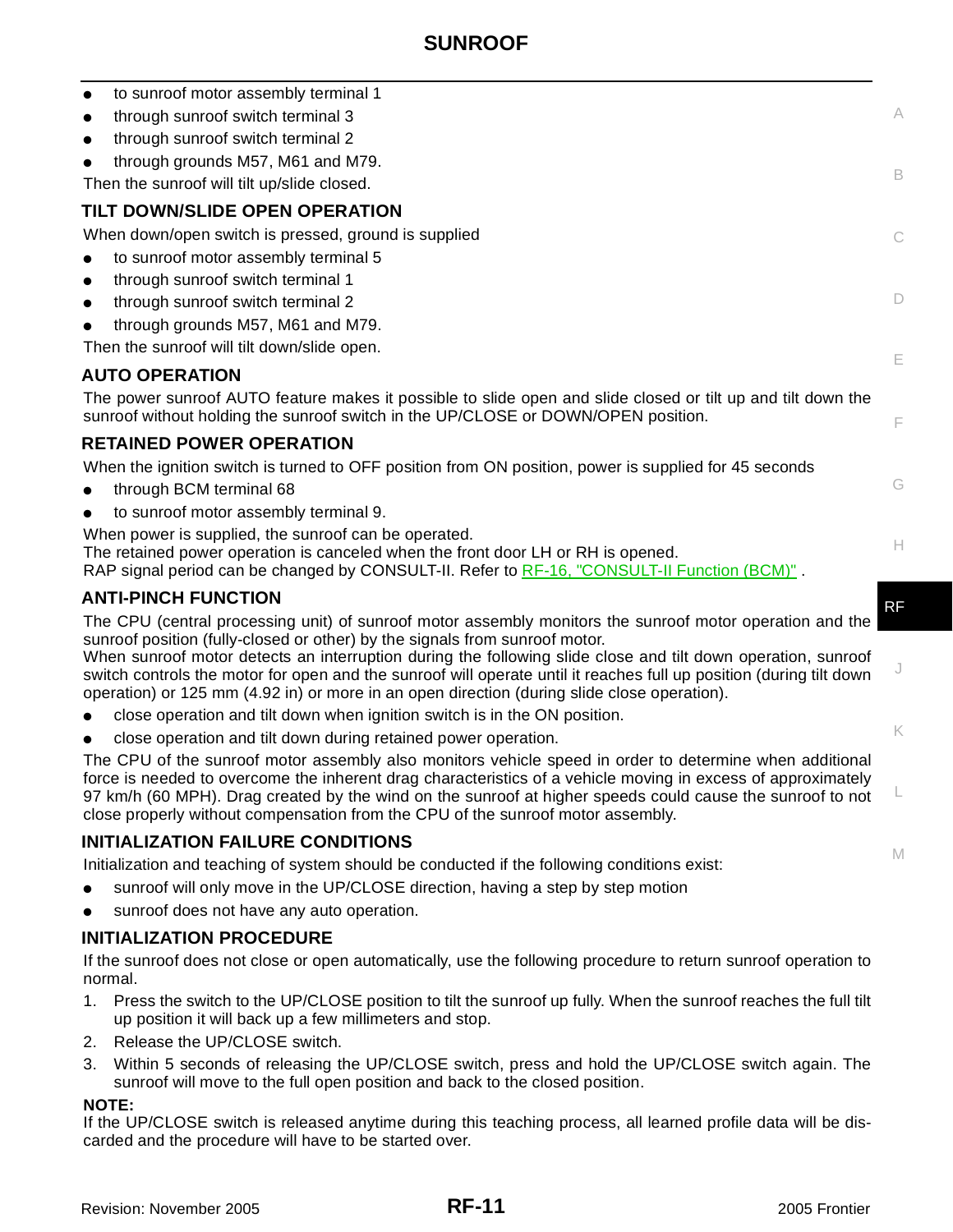4. Release the UP/CLOSE switch. Do not disconnect power for at least two seconds. The sunroof is now initialized and taught.

Initializing procedure is complete. Confirm proper operation of the sunroof (slide open, slide closed, tilt up, tilt down).

#### **RE-TEACHING CONDITIONS**

Re-teaching of system should be conducted if any of the following conditions exist:

- the sunroof is manually operated using the sunroof wrench with the battery dead or disconnected.
- the sunroof is manually operated using the sunroof wrench with the key switch in the OFF position and retained power timed out [after approximately 45 seconds (mode 1) or 2 minutes (mode 3) or with a front door open].
- the sunroof motor assembly is replaced with a new one.
- the sunroof motor is removed from the sunroof assembly and operated before it is reinstalled.
- the sunroof motor is removed from the sunroof assembly and the glass panel position is changed.

#### **RE-TEACHING PROCEDURE**

- 1. Using the UP/CLOSE switch, move the sunroof toward the tilt position until it stops.
- 2. Release the UP/CLOSE switch.
- 3. Press the UP/CLOSE switch again and continuously hold. The sunroof will begin to move in about 10 seconds.
- 4. Continue to hold the UP/CLOSE switch while the sunroof moves in a jogging motion to the full tilt position. When the sunroof reaches the full tilt position, it will back up a few millimeters and stop.
- 5. Release the UP/CLOSE switch.
- 6. Within 5 seconds of releasing the UP/CLOSE switch, press and hold the UP/CLOSE switch again. The sunroof will move to the full open position and back to the closed position.

#### **NOTE:**

If the UP/CLOSE switch is released anytime during this teaching process, all learned profile data will be discarded and the procedure will have to be started over.

7. Release the UP/CLOSE switch. Do not disconnect power for at least two seconds. The sunroof is now retaught.

### <span id="page-11-0"></span>**CAN Communication System Description EXAMPLE 20065B**

Refer to LAN-22, "CAN COMMUNICATION" .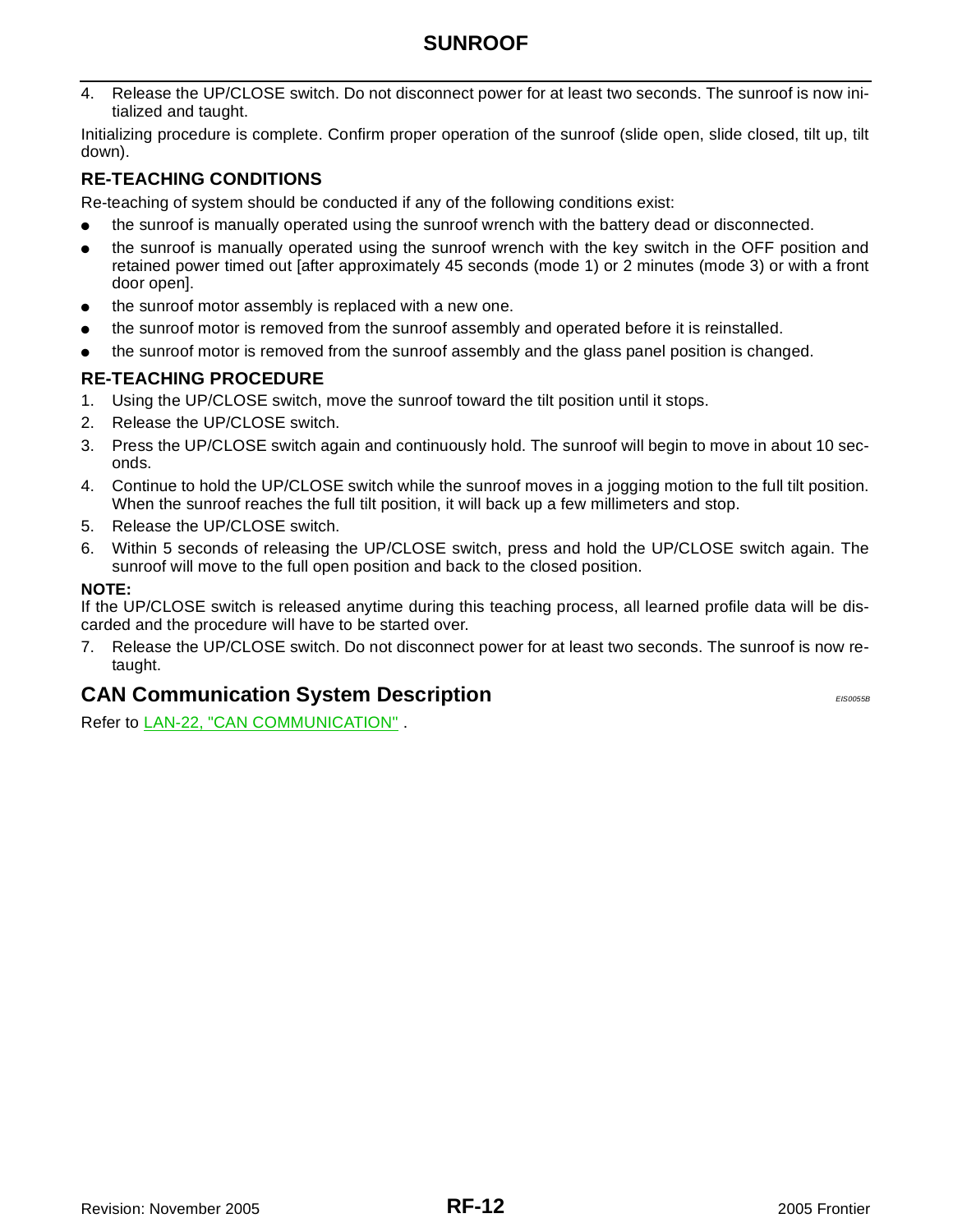<span id="page-12-0"></span>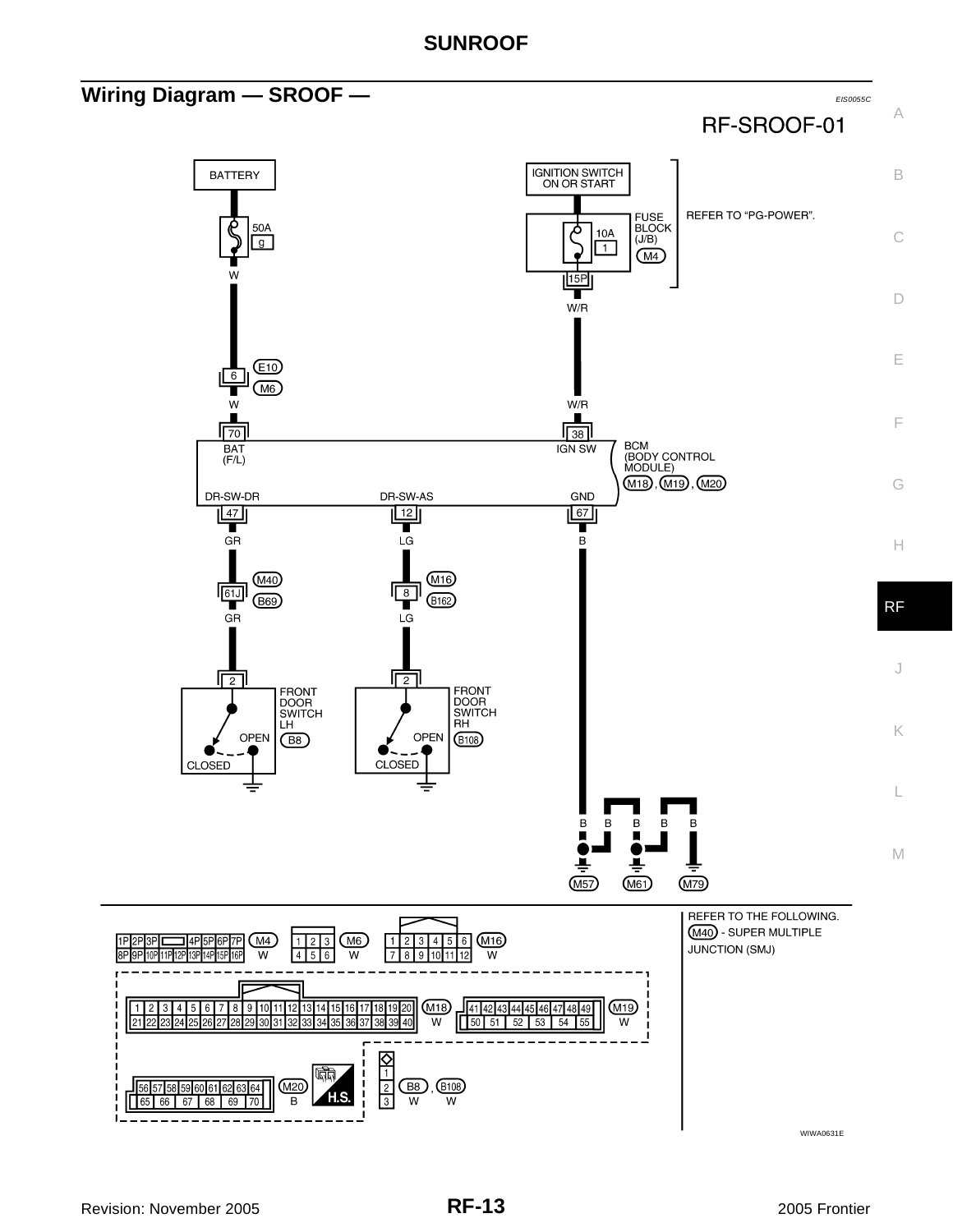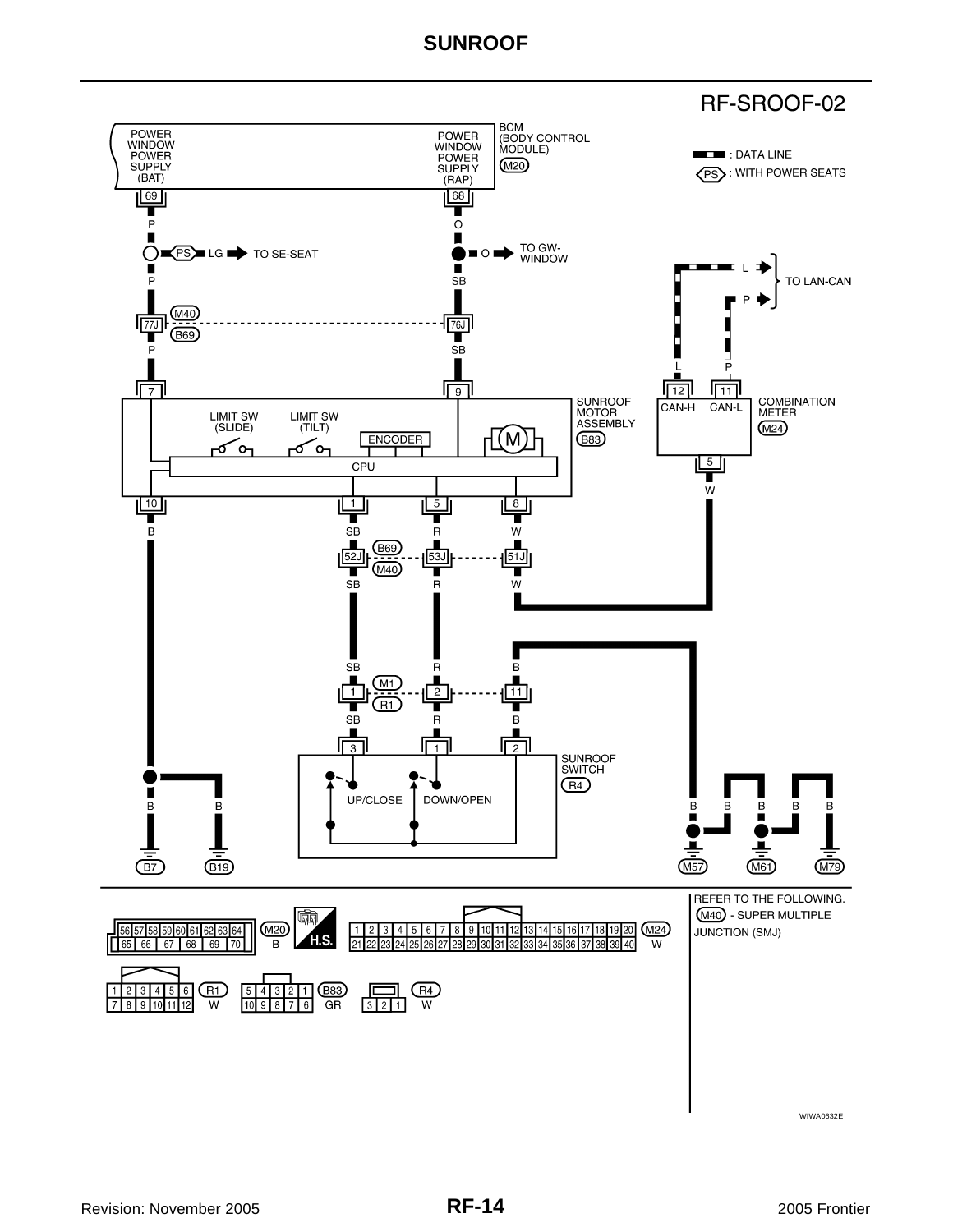<span id="page-14-0"></span>

| Terminal<br>No. | Wire color | Item                        | Condition                                                             | Voltage (V)<br>(Approx.) |
|-----------------|------------|-----------------------------|-----------------------------------------------------------------------|--------------------------|
| 12              | LG         |                             | ON (Open)                                                             | 0                        |
|                 |            | Front door switch RH signal | OFF (Closed)                                                          | Battery voltage          |
| 38              | W/R        | Ignition switch (ON)        | Ignition switch (ON or START) position                                | Battery voltage          |
|                 | <b>GR</b>  |                             | ON (Open)                                                             | $\Omega$                 |
| 47              |            | Front door switch LH signal | OFF (Closed)                                                          | Battery voltage          |
| 67              | B          | Ground (power)              |                                                                       | $\Omega$                 |
|                 |            |                             | Ignition switch ON                                                    | Battery voltage          |
| 68              | $\circ$    | RAP signal                  | Within 45 seconds after ignition switch is turned<br><b>OFF</b>       | Battery voltage          |
|                 |            |                             | When front door LH or RH is open while retained<br>power is operating | 0                        |
| 69              | P          | Power window power supply   |                                                                       | Battery voltage          |
| 70              | W          | <b>BAT</b> power supply     |                                                                       | Battery voltage          |

<span id="page-14-1"></span>

|                 |               |                                   |                                                                               |                           | G         |
|-----------------|---------------|-----------------------------------|-------------------------------------------------------------------------------|---------------------------|-----------|
| Terminal<br>No. | Wire<br>color | <b>Item</b>                       | Condition                                                                     | Voltage (V)<br>(Approx.)  |           |
| 1               | <b>SB</b>     | Sunroof switch (UP/CLOSE) signal  | Ignition switch ON and sunroof<br>switch in UP/CLOSE position                 | $\Omega$                  | Н         |
|                 |               |                                   | Ignition switch ON and sunroof<br>switch in OFF position                      | Battery voltage           | <b>RF</b> |
| 5               | R.            | Sunroof switch (DOWN/OPEN) signal | Ignition switch ON and sunroof<br>switch in DOWN/OPEN position                | $\Omega$                  |           |
|                 |               |                                   | Ignition switch ON and sunroof<br>switch in OFF position                      | Battery voltage           | J         |
| $\overline{7}$  | P             | <b>BAT power supply</b>           |                                                                               | Battery voltage           |           |
| 8               | W             | Vehicle speed signal              | Speedometer operated [when vehi-<br>cle speed is approx. 40 km/h (25<br>MPH)] | (V<br>$+50ms$<br>ELF1080D | K<br>M    |
|                 |               |                                   | Ignition switch ON                                                            | Battery voltage           |           |
| 9               | <b>SB</b>     | RAP signal                        | Within 45 seconds after ignition<br>switch is turned OFF                      | Battery voltage           |           |
|                 |               |                                   | When front door LH or RH is open<br>while retained power is operating         | $\Omega$                  |           |
| 10              | B             | Ground                            |                                                                               | $\mathbf 0$               |           |

### <span id="page-14-2"></span>**Work Flow** *EIS005KJ*

- 1. Check the symptom and customer's requests.
- 2. Understand the outline of system. Refer to RF-10, "System Description".
- 3. According to the trouble diagnosis chart, repair or replace the cause of the malfunction. Refer to [RF-18, "Trouble Diagnosis Chart by Symptom"](#page-17-0).
- 4. Does sunroof system operate normally? If Yes, GO TO 5, If No, GO TO 3.
- 5. Inspection End.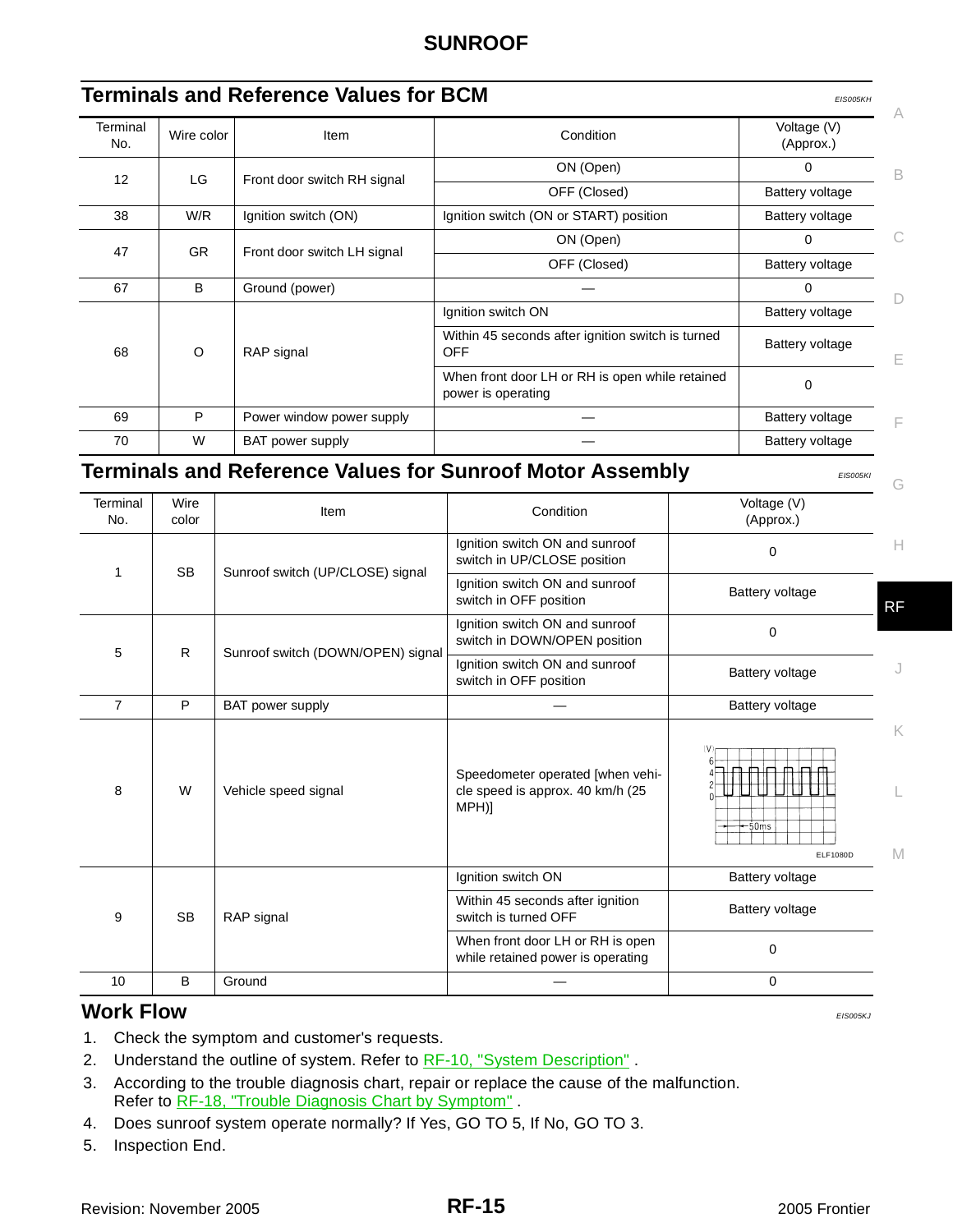### <span id="page-15-0"></span>**CONSULT-II Function (BCM)** *EIS005KK***</del>**

CONSULT-II can display each diagnostic item using the diagnostic test modes shown following.

| <b>BCM</b> diagnostic<br>test item | Diagnostic mode              | Description                                                                                                                                                                                                            |
|------------------------------------|------------------------------|------------------------------------------------------------------------------------------------------------------------------------------------------------------------------------------------------------------------|
|                                    | <b>WORK SUPPORT</b>          | Supports inspections and adjustments. Commands are transmitted to the BCM<br>for setting the status suitable for required operation, input/output signals are<br>received from the BCM and received data is displayed. |
|                                    | DATA MONITOR                 | Displays BCM input/output data in real time.                                                                                                                                                                           |
| Inspection by part                 | <b>ACTIVE TEST</b>           | Operation of electrical loads can be checked by sending drive signal to them.                                                                                                                                          |
|                                    | <b>SELF-DIAG RESULTS</b>     | Displays BCM self-diagnosis results.                                                                                                                                                                                   |
|                                    | <b>CAN DIAG SUPPORT MNTR</b> | The result of transmit/receive diagnosis of CAN communication can be read.                                                                                                                                             |
|                                    | <b>ECU PART NUMBER</b>       | BCM part number can be read.                                                                                                                                                                                           |
|                                    | <b>CONFIGURATION</b>         | Performs BCM configuration read/write functions.                                                                                                                                                                       |

#### <span id="page-15-1"></span>**CONSULT-II OPERATION**

#### **CAUTION:**

**If CONSULT-II is used with no connection of CONSULT-II CONVERTER, malfunctions might be detected in self-diagnosis depending on control unit which carries out CAN communication.**

1. With the ignition switch OFF, connect CONSULT-II and CON-SULT-II CONVERTER to the data link connector, then turn ignition switch ON.



2. Touch "START (NISSAN BASED VHCL)".



- SELECT SYSTEM ENGINE  $A/T$ ABS AIR BAG **IPDM E/R**  $\mathsf{BCM}$ Page Down BACK LIGHT COPY NOTE: EXAMPLE SHOWN. ACTUAL DISPLAY MAY DIFFER
- 3. Touch "BCM". If "BCM" is not indicated, go to GI-40, "CONSULT-II Data Link Connector (DLC) Circuit" .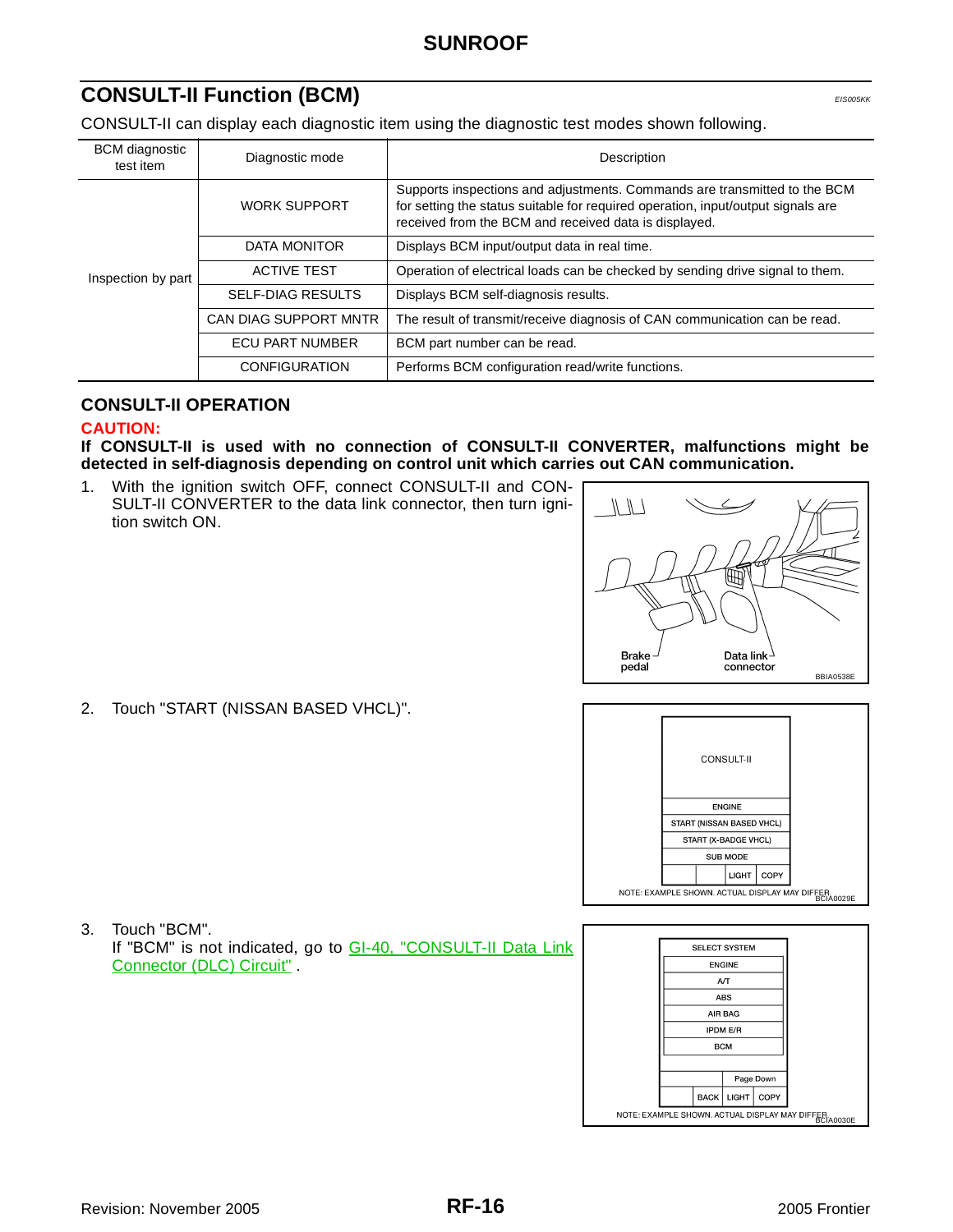4. Touch "RETAINED PWR".

5. Select diagnosis mode. "DATA MONITOR", "ACTIVE TEST" and "WORK SUPPORT" are available. SELECT DIAG MODE WORK SUPPORT SELF-DIAG RESULTS CAN DIAG SUPPORT MNTR DATA MONITOR **ACTIVE TEST** 

<span id="page-16-0"></span>**Work Support** *EIS005KL* 

| .                       | LIJUUJIL                                                                                                                                                                                 |    |
|-------------------------|------------------------------------------------------------------------------------------------------------------------------------------------------------------------------------------|----|
| Work item               | Description                                                                                                                                                                              |    |
| <b>RETAINED PWR SET</b> | RAP signal's power supply period can be changed by mode setting. Selects RAP sig-<br>nal's power supply period between two steps.<br>• MODE 1 (45 sec.) / MODE 2 (OFF) / MODE 3 (2 min.) | RF |

### <span id="page-16-1"></span>**Active Test** *EIS005KM*

| Test item    | Description                                                                                                                                                                                                                                                                                                                                                                                             |
|--------------|---------------------------------------------------------------------------------------------------------------------------------------------------------------------------------------------------------------------------------------------------------------------------------------------------------------------------------------------------------------------------------------------------------|
|              | This test is able to supply RAP signal (power) from BCM to power window system,<br>power sunroof system. Those systems can be operated when turning on "RETAINED"<br>PWR" on CONSULT-II screen even if the ignition switch is turned OFF.                                                                                                                                                               |
| RETAINED PWR | <b>NOTE:</b><br>During this test, CONSULT-II can be operated with ignition switch in "OFF"<br>position. "RETAINED PWR" should be turned "ON" or "OFF" on CONSULT-II<br>screen when ignition switch ON. Then turn ignition switch OFF for checking<br>retained power operation. CONSULT-II might be stuck if "RETAINED PWR" is<br>turned "ON" or "OFF" on CONSULT-II screen when ignition switch is OFF. |

### <span id="page-16-2"></span>**Data Monitor** *EIS005KN*

| Monitored item | Description                                           |
|----------------|-------------------------------------------------------|
| IGN ON SW      | Indicates [ON/OFF] condition of ignition switch.      |
| DOOR SW-DR     | Indicates [ON/OFF] condition of front door switch LH. |
| DOOR SW-AS     | Indicates [ON/OFF] condition of front door switch RH. |

C

A

B

D

LIIA0163E

NOTE: EXAMPLE SHOWN. ACTUAL DISPLAY MAY DIFFER

Page Down  $|$  васк  $|$  ціснт  $|$  сору

ECU PART NUMBER

**SELECT TEST ITEM LIGHT WARN ALM SEAT BELT ALM INT LAMP BATTERY SAVER** THEFT ALM **RETAINED PWR** 

E

F

G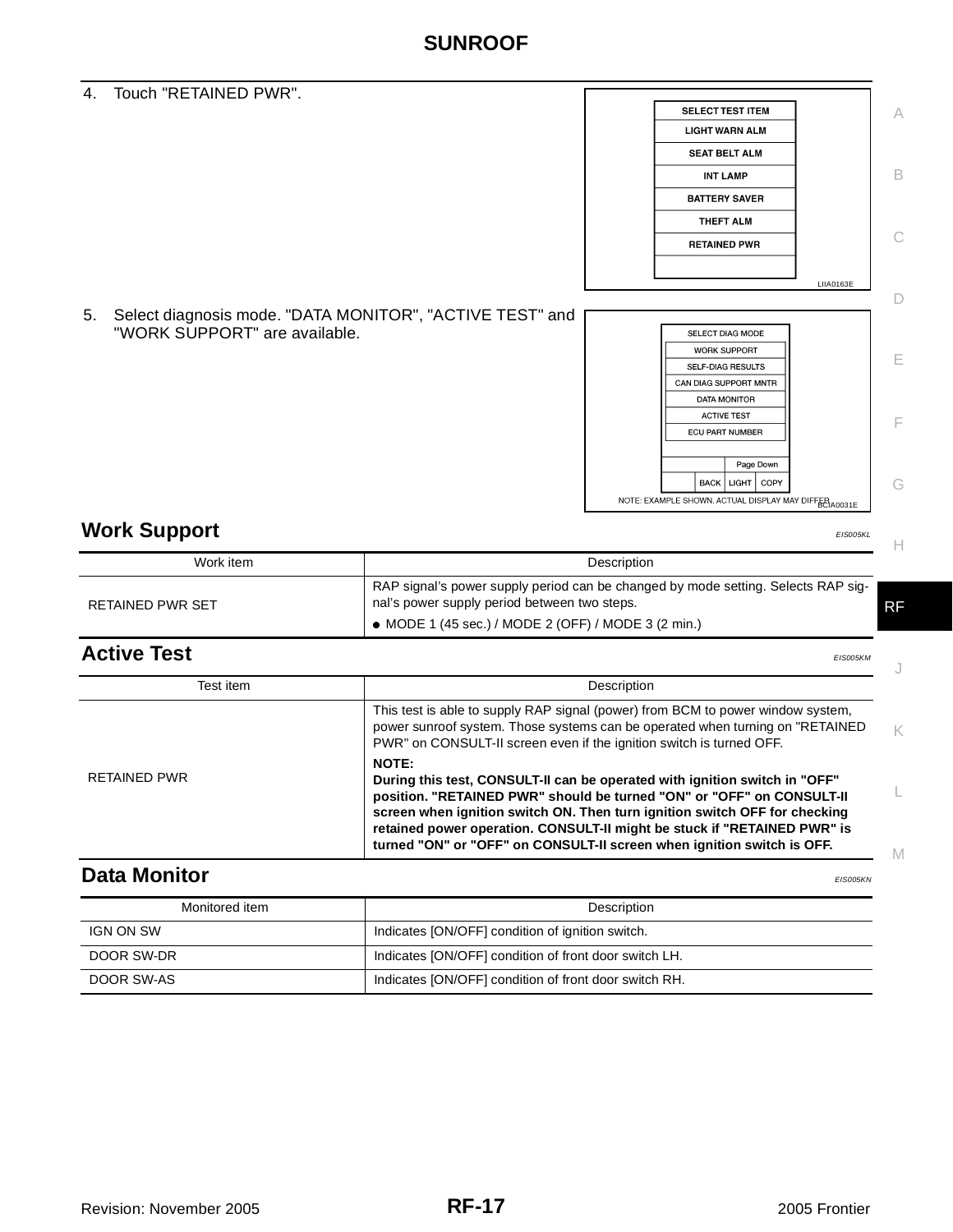<span id="page-17-0"></span>

| <b>Trouble Diagnosis Chart by Symptom</b><br><b>EIS005KO</b>  |                                                                    |               |  |  |
|---------------------------------------------------------------|--------------------------------------------------------------------|---------------|--|--|
| Symptom                                                       | Diagnostic procedure and repair order                              | Refer to page |  |  |
|                                                               | 1. BCM power supply and ground circuit check                       | <b>RF-18</b>  |  |  |
| Sunroof does not operate.                                     | 2. Sunroof motor assembly power supply and ground<br>circuit check | <b>RF-20</b>  |  |  |
|                                                               | 3. Sunroof switch system check                                     | <b>RF-19</b>  |  |  |
|                                                               | 4. Replace sunroof motor assembly                                  | <b>RF-27</b>  |  |  |
| Motor does not stop at the sunroof fully-open or fully-closed | 1. Initialization procedure check                                  | <b>RF-11</b>  |  |  |
| position.                                                     | 2. Replace sunroof motor assembly                                  | <b>RF-27</b>  |  |  |
|                                                               | 1. Check the retained power operation mode setting                 | <b>RF-11</b>  |  |  |
|                                                               | 2. BCM power supply and ground circuit check                       | <b>RF-18</b>  |  |  |
| Retained power operation does not operate properly.           | 3. Door switch check                                               | <b>RF-22</b>  |  |  |
|                                                               | 4. Replace sunroof motor assembly                                  | <b>RF-27</b>  |  |  |
| Sunroof does not do the interruption detection.               | 1. Replace sunroof motor assembly                                  | <b>RF-27</b>  |  |  |

## <span id="page-17-1"></span>**BCM Power Supply and Ground Circuit Check** *EIS005KP*

1. **CHECK FUSE**

- Check 10A fuse [No.1, located in the fuse block (J/B)]
- Check 50A fusible link (letter **g,** located in the fuse and fusible link box). **NOTE:**

Refer to [RF-10, "Component Parts and Harness Connector Location"](#page-9-1) .

OK or NG

- OK  $\Rightarrow$  GO TO 2.<br>NG  $\Rightarrow$  If fuse is b
- >> If fuse is blown, be sure to eliminate cause of blown fuse before installing new fuse. Refer to PG-4, "POWER SUPPLY ROUTING CIRCUIT" .

# 2. **CHECK POWER SUPPLY CIRCUIT**

- 1. Turn ignition switch OFF.
- 2. Disconnect BCM connectors.
- 3. Check voltage between BCM connectors M18 and M20 terminals 38, 70 and ground with ignition switch ON, then OFF.

|                                 | <b>BCM</b> |        | Condition       |            | Voltage (V)     |  |           |
|---------------------------------|------------|--------|-----------------|------------|-----------------|--|-----------|
| Connector                       | Terminal   |        |                 |            |                 |  | (Approx.) |
|                                 | $^{(+)}$   | (一)    |                 |            |                 |  |           |
| M18                             | 38         |        |                 | ON         | Battery voltage |  |           |
|                                 |            | Ground | Ignition switch | <b>OFF</b> | 0V              |  |           |
| M20                             | 70         |        |                 | <b>OFF</b> | Battery voltage |  |           |
| $\bigcap V$ $\bigcap$ $\bigcap$ |            |        |                 |            |                 |  |           |

**BCM** connectors  $70$  $38\,,70$ LOFF WIIA0229E

OK or NG

OK >> GO TO 3.

NG >> Repair or replace harness.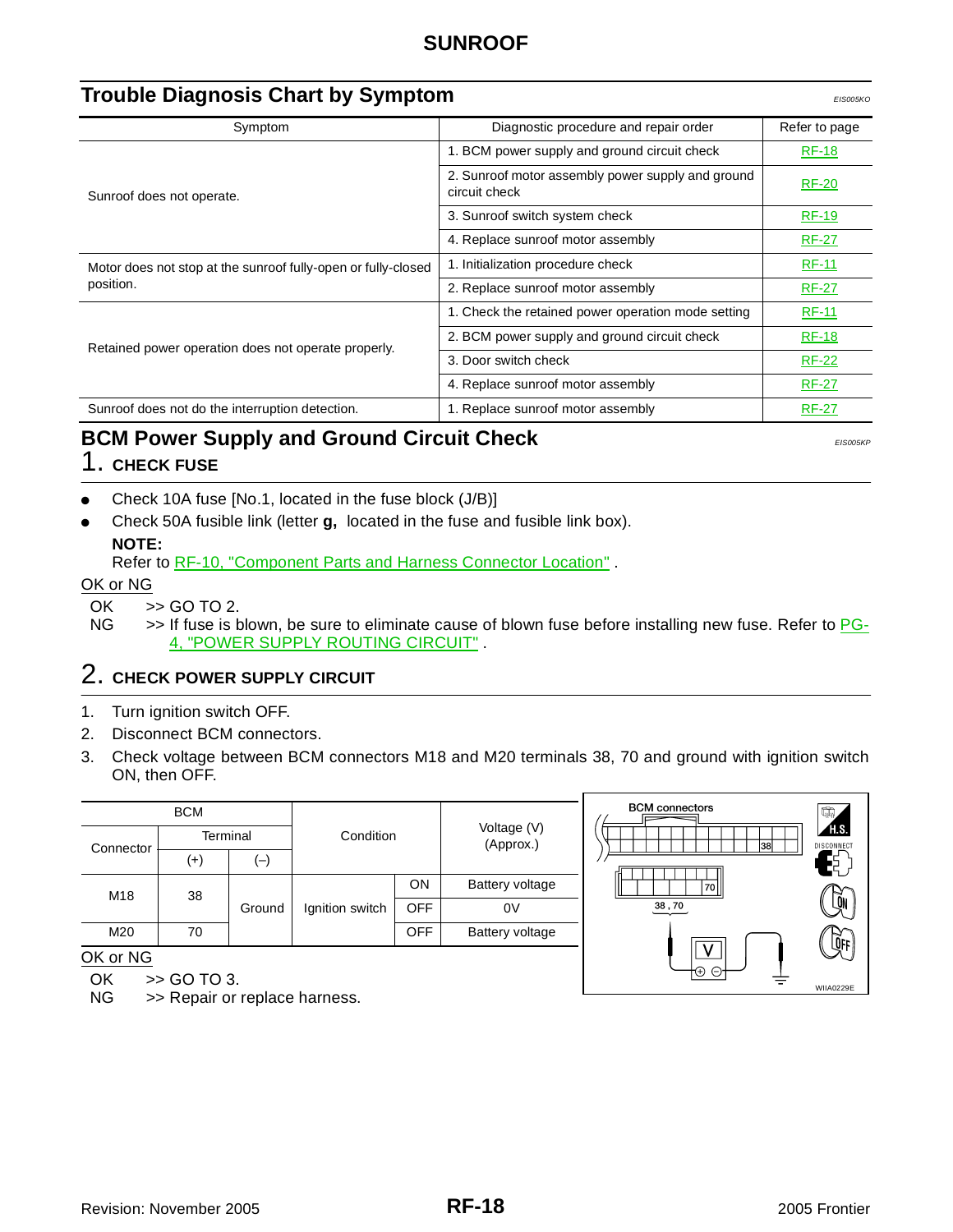# 3. **CHECK GROUND CIRCUIT**

- 1. Turn ignition switch OFF.
- 2. Check continuity between BCM connector M20 terminal 67 and ground.

**67 - Ground : Continuity should exist.**

#### OK or NG

- OK >> Power supply and ground circuit are OK.
- NG >> Repair or replace harness.



C

A

B

D

E

F

G

K

L

M

### <span id="page-18-0"></span>**Sunroof Switch System Check** *EIS005KQ*

### 1. **SUNROOF SWITCH INPUT SIGNAL CHECK**

- 1. Turn ignition switch ON.
- 2. Check voltage between sunroof motor assembly connector and ground.

| Sunroof motor assembly |   |           |                                            | CONNECT<br>I命.<br>.ON             |            |           |
|------------------------|---|-----------|--------------------------------------------|-----------------------------------|------------|-----------|
| Terminal<br>Connector  |   | Condition | Voltage (V)<br>(Approx.)                   | TH.S.  <br>Sunroof motor assembly | Н          |           |
| $(+)$<br>ا—            |   |           |                                            | connector                         |            |           |
|                        |   |           | Sunroof switch is operated<br>to UP/CLOSE  | 0                                 | 5  <br>1,5 | <b>RF</b> |
| <b>B83</b>             |   | Ground    | Other than above                           | Battery voltage                   |            |           |
|                        | 5 |           | Sunroof switch is operated<br>to DOWN/OPEN | 0                                 |            |           |
|                        |   |           | Other than above                           | Battery voltage                   | WIIA0620E  |           |

#### OK or NG

OK >> Sunroof switch input signal circuits are OK.

NG >> GO TO 2.

# 2. **SUNROOF SWITCH CIRCUIT CHECK**

- 1. Turn ignition switch OFF.
- 2. Disconnect sunroof motor assembly and sunroof switch connectors.
- 3. Check continuity between sunroof motor assembly connector B83 terminals 1, 5 and sunroof switch connector R4 terminals 1, 3.

$$
1-3
$$

#### **1 - 3 : Continuity should exist.**

- **5 1 : Continuity should exist.**
- 4. Check continuity between sunroof motor assembly connector B83 terminals 1, 5 and ground.
	-
	-
	- **1 Ground : Continuity should not exist. 5 - Ground : Continuity should not exist.**

#### OK or NG

- OK >> GO TO 3.
- NG >> Repair or replace harness between sunroof motor assembly and sunroof switch.

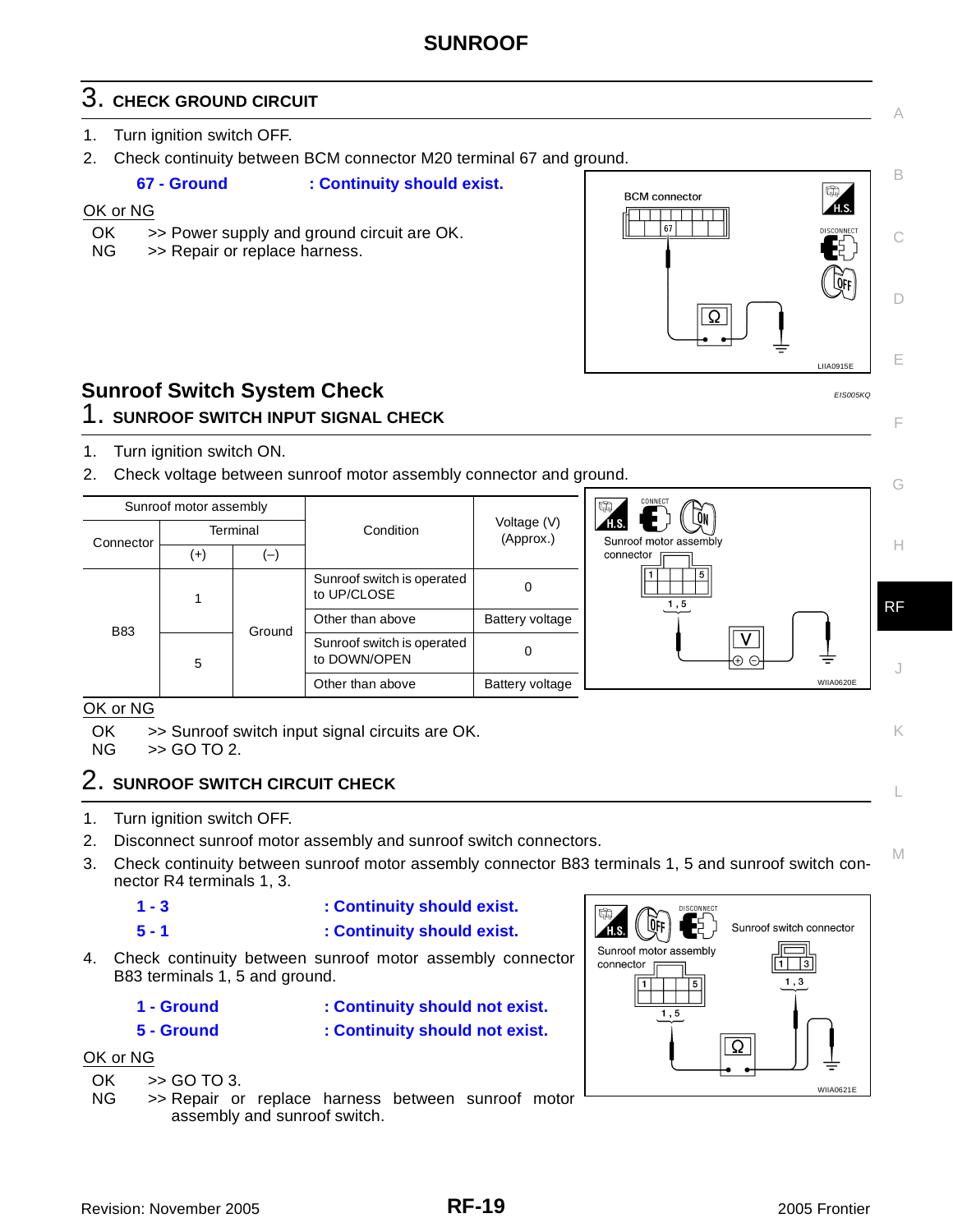### 3. **SUNROOF SWITCH GROUND CIRCUIT CHECK**

Check continuity between sunroof switch connector R4 terminal 2 and ground.

**2 - Ground : Continuity should exist.**

OK or NG

- OK >> GO TO 4.
- NG >> Repair or replace harness.



### 4. **SUNROOF SWITCH CHECK**

Check continuity between sunroof switch terminals 1, 3 and 2.

| Sunroof switch   |  | Condition                                  | Continuity |  |
|------------------|--|--------------------------------------------|------------|--|
| <b>Terminals</b> |  |                                            |            |  |
|                  |  | Sunroof switch is operated to<br>DOWN/OPEN | Yes        |  |
| 2<br>3           |  | Other than above                           | No         |  |
|                  |  | Sunroof switch is operated to<br>UP/CLOSE  | Yes        |  |
|                  |  | Other than above                           | No         |  |



#### OK or NG

OK  $\Rightarrow$  Replace sunroof motor assembly. Refer to  $RF-27$ , "SUNROOF MOTOR".<br>NG  $\Rightarrow$  Replace sunroof switch.

>> Replace sunroof switch.

### <span id="page-19-0"></span>**Sunroof Motor Assembly Power Supply and Ground Circuit Check** *EIS005KR* 1. **CHECK POWER SUPPLY CIRCUIT**

- 
- 1. Turn ignition switch ON.
- 2. Check voltage between sunroof motor assembly connector B83 terminals 7, 9 and ground.
	- **7 Ground : Battery voltage**

**9 - Ground : Battery voltage**

#### OK or NG

| OK | >> GO TO 2. |
|----|-------------|
| NG | >> GO TO 3. |

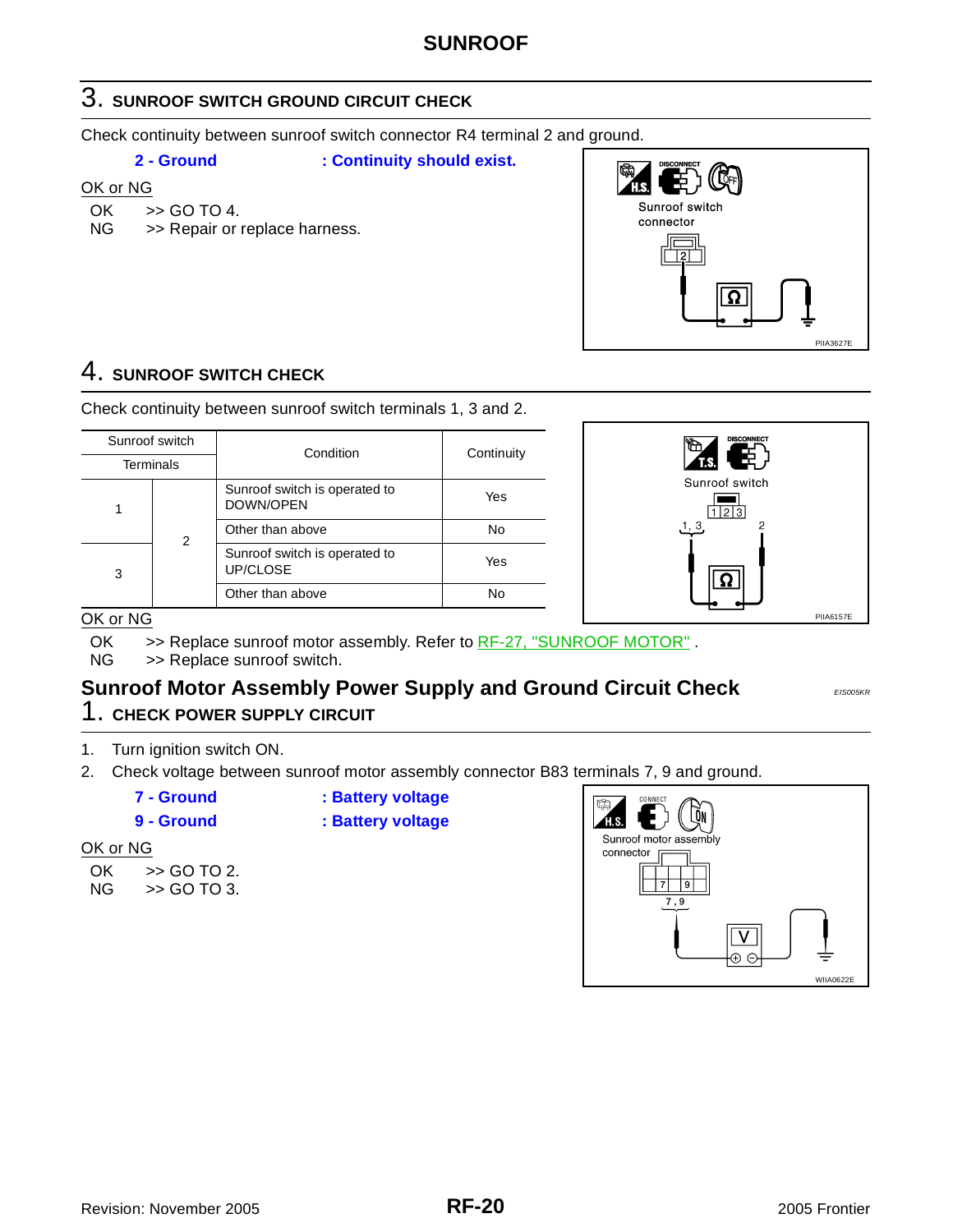# 2. **CHECK GROUND CIRCUIT**

- 1. Turn ignition switch OFF.
- 2. Disconnect sunroof motor assembly connector.
- 3. Check continuity between sunroof motor assembly connector B83 terminal 10 and ground.

#### **10 - Ground : Continuity should exist.**

#### OK or NG

- OK >> Sunroof motor assembly power supply and ground circuit are OK. Further inspection is necessary. Refer to [RF-18, "Trouble Diagnosis Chart by Symptom"](#page-17-0) .
- NG >> Repair or replace harness.



### 3. **CHECK BCM OUTPUT SIGNAL**



### 4. **CHECK SUNROOF MOTOR CIRCUIT**

- 1. Turn ignition switch OFF.
- 2. Disconnect BCM and sunroof motor assembly connectors.
- 3. Check continuity between BCM connector M20 terminals 68, 69 and sunroof motor assembly connector B83 terminals 7, 9.

| $68 - 9$ | : Continuity should exist. |
|----------|----------------------------|
| $69 - 7$ | : Continuity should exist. |

- 4. Check continuity between BCM connector M20 terminals 68, 69 and ground.
	-
	- **69 Ground : Continuity should not exist.**
	- **68 Ground : Continuity should not exist.**
	-
- 

- OK or NG
- OK >> Sunroof motor assembly power supply circuits are OK. Further inspection is necessary. Refer to [RF-18, "Trou](#page-17-0)[ble Diagnosis Chart by Symptom"](#page-17-0).
- NG >> Repair or replace harness.



J

C

B

A

D

E

F

K

L

M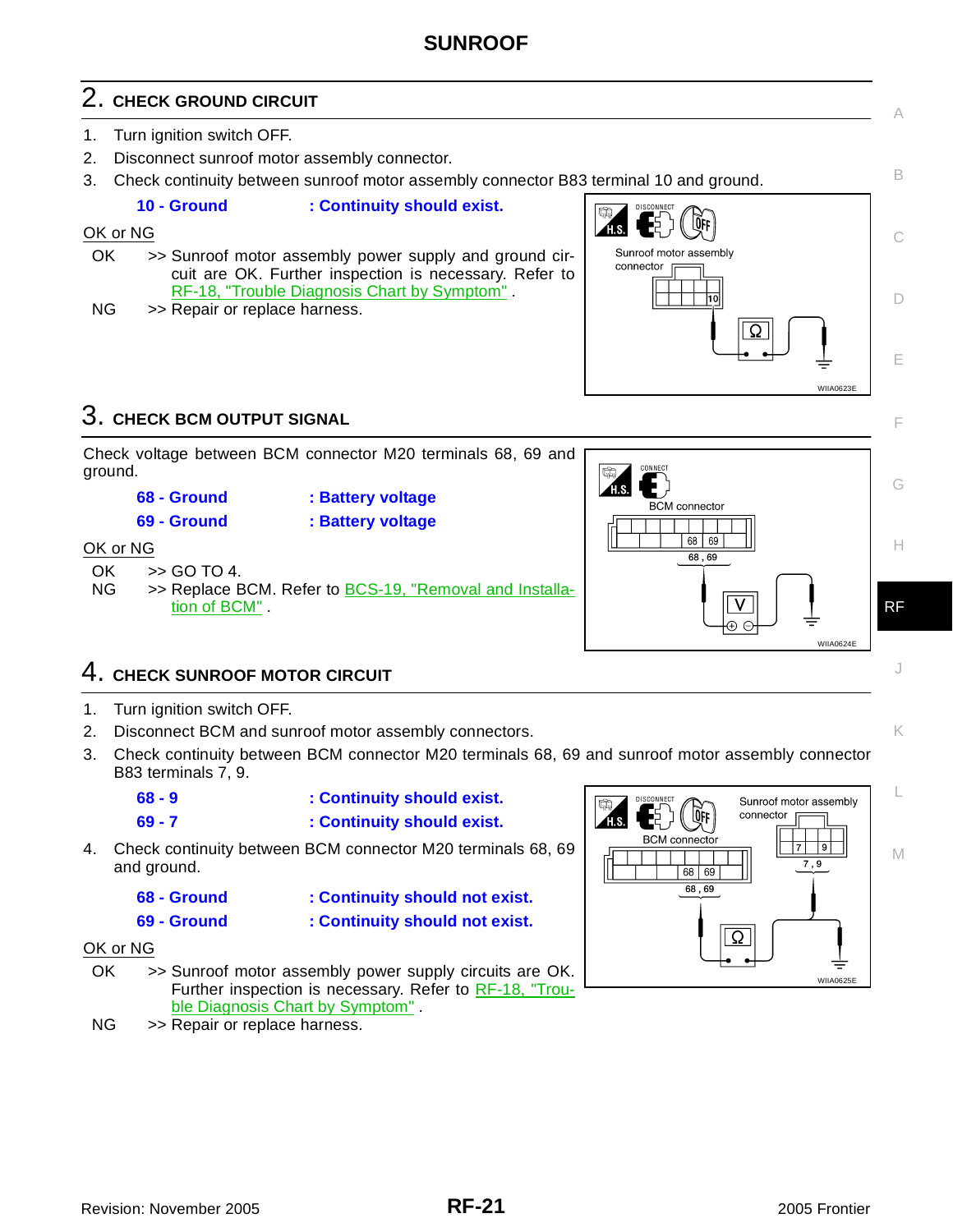## <span id="page-21-0"></span>**Door Switch Check** *EIS005KS*

1. **CHECK DOOR SWITCH INPUT SIGNAL**

### **With CONSULT-II**

Check ("DOOR SW-DR" and "DOOR SW-AS") in "DATA MONITOR" mode with CONSULT-II.

| Monitor item | Condition     |         |  |
|--------------|---------------|---------|--|
| DOOR SW-DR   | <b>OPEN</b>   | :ON     |  |
|              | <b>CLOSED</b> | $:$ OFF |  |
| DOOR SW-AS   | <b>OPEN</b>   | :ON     |  |
|              | <b>CLOSED</b> | $:$ OFF |  |



### **Without CONSULT-II**

Check voltage between BCM connectors M18, M19 terminals 12, 47 and ground.

|                      | <b>BCM</b><br>Terminal |        |               |                          |  |
|----------------------|------------------------|--------|---------------|--------------------------|--|
| Item                 |                        |        | Condition     | Voltage (V)<br>(Approx.) |  |
|                      | $^{(+)}$               | ۳,     |               |                          |  |
| RH door switch<br>12 |                        | Ground | <b>OPEN</b>   |                          |  |
|                      |                        |        | <b>CLOSED</b> | Battery voltage          |  |
| LH door switch       | 47                     |        | <b>OPEN</b>   | Ω                        |  |
|                      |                        |        | <b>CLOSED</b> | Battery voltage          |  |



#### OK or NG

OK >> Door switches are OK.<br>NG >> GO TO 2.

 $\gt$  GO TO 2.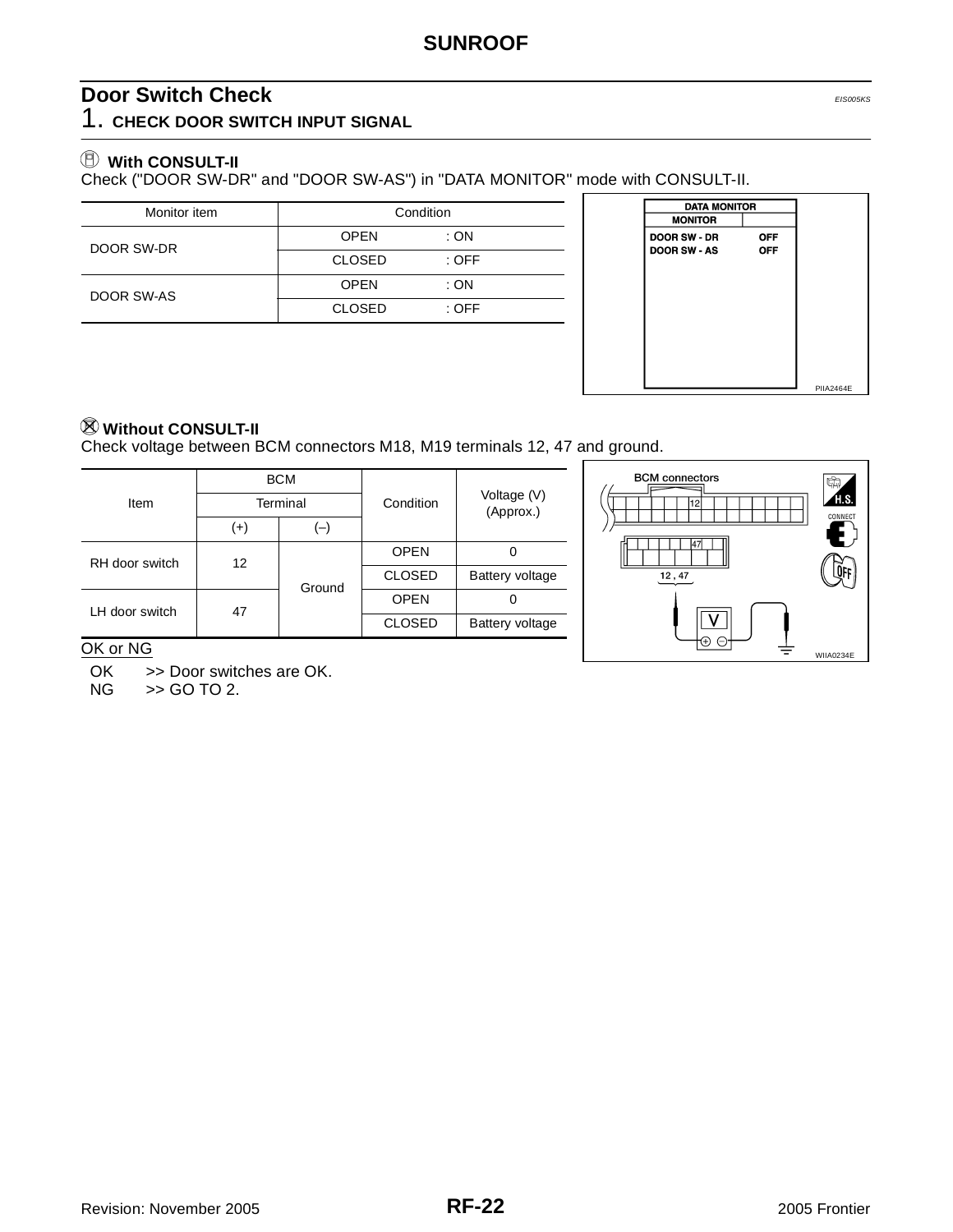# 2. **CHECK DOOR SWITCH CIRCUIT**

- 1. Turn ignition switch OFF.
- 2. Disconnect door switch and BCM connectors.
- 3. Check continuity between BCM connectors M18, M19 terminals 12, 47 and door switch connectors B8, B108 terminal 2.



- 4. Check continuity between BCM connector M18, M19 terminals 12, 47 and ground.
	- **12 Ground : Continuity should not exist.**
	- **47 Ground : Continuity should not exist.**

#### OK or NG

- OK >> GO TO 3.
- NG >> Repair or replace harness.



Check continuity between door switch terminal 2 and ground part of door switch.

| Door switch |                | Door switch | Continuity |  |
|-------------|----------------|-------------|------------|--|
| Terminal    |                | condition   |            |  |
|             | Ground part of | Pushed      | No         |  |
|             | door switch    | Released    | Yes        |  |



OK  $\Rightarrow$  GO TO 4.<br>NG  $\Rightarrow$  Replace n

>> Replace malfunctioning door switch.

### 4. **CHECK BCM OUTPUT SIGNAL**

- 1. Connect BCM connectors.
- 2. Check voltage between BCM connectors M18, M19 terminals 12, 47 and ground.
	- **12 Ground : Battery voltage**
	- **47 Ground : Battery voltage**

#### OK or NG

- $OK$   $\Rightarrow$  Further inspection is necessary. Refer to [RF-18, "Trou](#page-17-0)[ble Diagnosis Chart by Symptom"](#page-17-0) .
- NG >> Replace BCM. Refer to BCS-19, "Removal and Installation of BCM" .





C

B

Front door switch **LH** connector

Front door switch RH connector

 $\heartsuit$ 

-2

**LOFF** 

147

Ω

 $\overline{\Omega}$ 

**BCM** connector

**BCM** connector

A

D

E

F

G

H

RF

WIIA0626E

∅  $\overline{2}$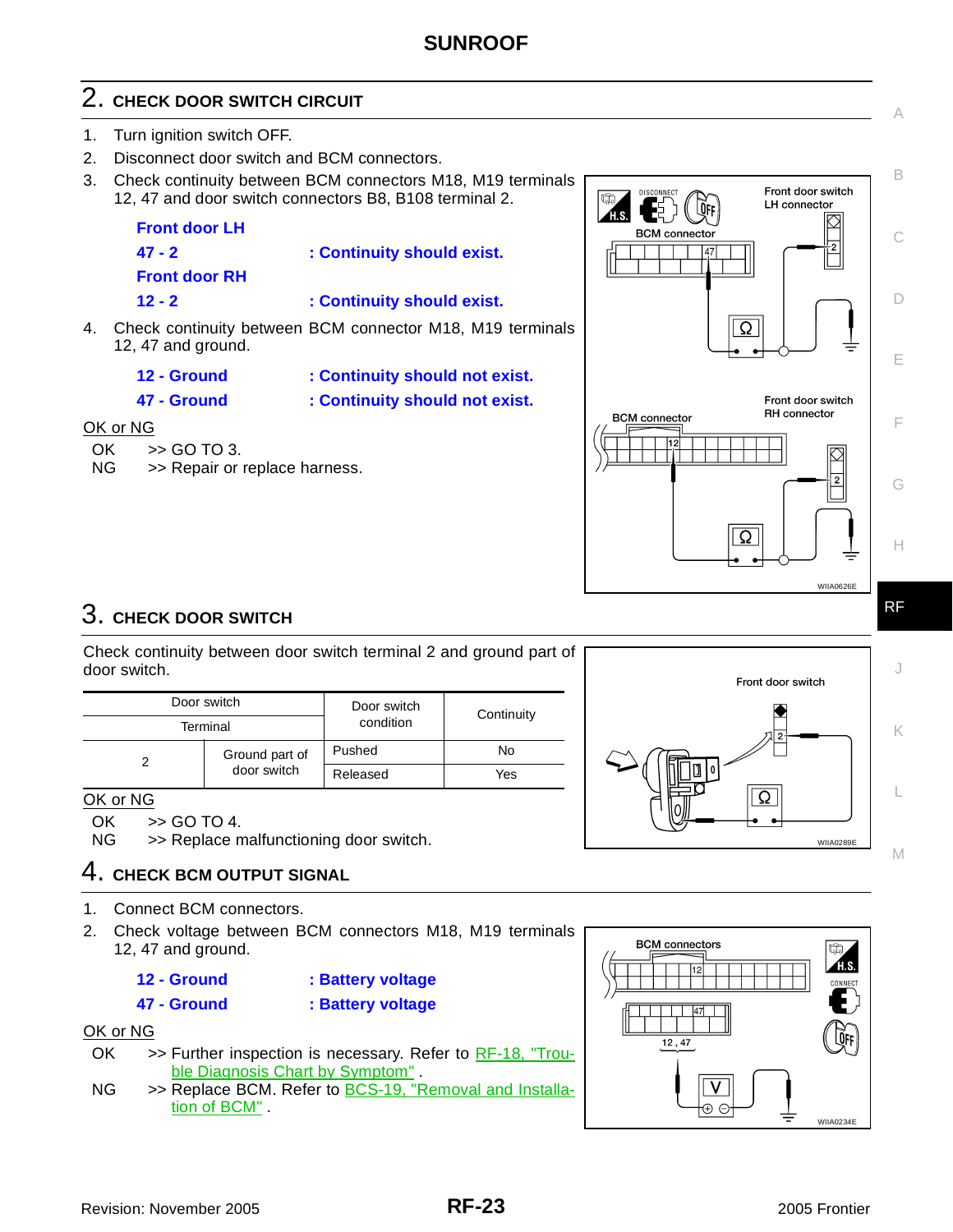<span id="page-23-0"></span>

### <span id="page-23-1"></span>**GAP ADJUSTMENT**

#### **NOTE:**

If any gap or height difference between glass lid and roof panel is found, check glass lid fit and adjust as follows:

- 1. Open sunshade assembly.
- 2. Loosen glass lid securing screws (2 each on left and right sides), then tilt glass lid down.
- 3. Manually adjust glass lid from outside of vehicle so it resembles "A-A" as shown in the figure.
- 4. After adjusting glass lid tilt glass lid up and tighten screws.
- 5. Tilt glass lid up and down several times to check that it moves smoothly.

#### <span id="page-23-2"></span>**HEIGHT DIFFERENCE ADJUSTMENT**

If an excessive height difference between glass lid assembly and roof panel is found, adjust in the following manner:

- 1. Remove headlining. Refer to **EI-42, "HEADLINING"**
- 2. Loosen sunroof frame assembly nuts and sunroof bracket bolts.
- 3. Add shims until gap is within specification "A-A" as shown. **NOTE:**

Temporarily snug nuts and bolts to prevent movement between each adjustment.

- 4. Tilt glass lid assembly up and down several times to check that it moves and seals properly.
- 5. Tighten sunroof frame assembly nuts and sunroof bracket bolts.

#### **NOTE:**

First tighten left front then right rear sunroof frame assembly nuts to prevent uneven torque while tightening remaining sunroof bracket bolts.

6. Install headlining. Refer to EI-42, "HEADLINING" .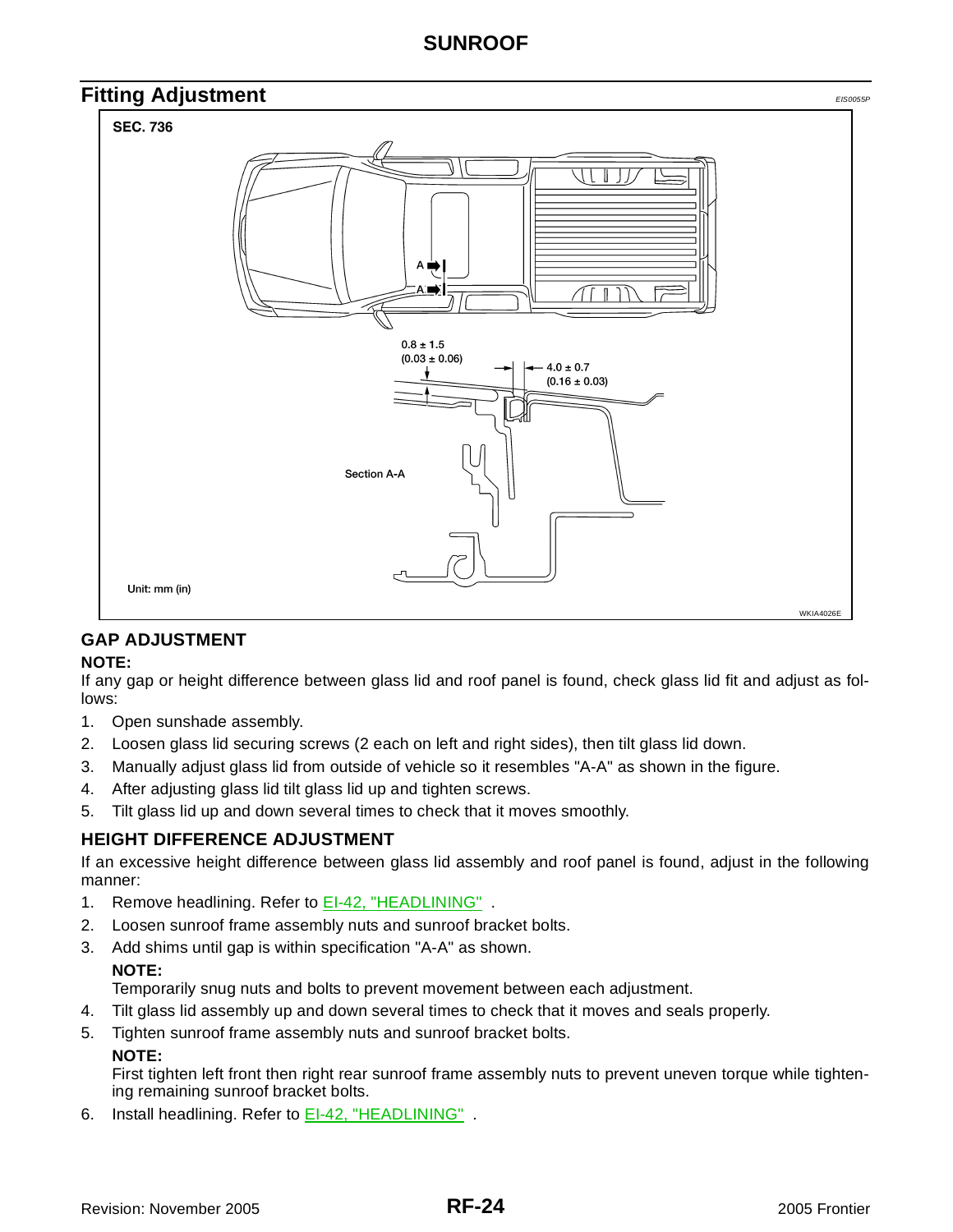<span id="page-24-0"></span>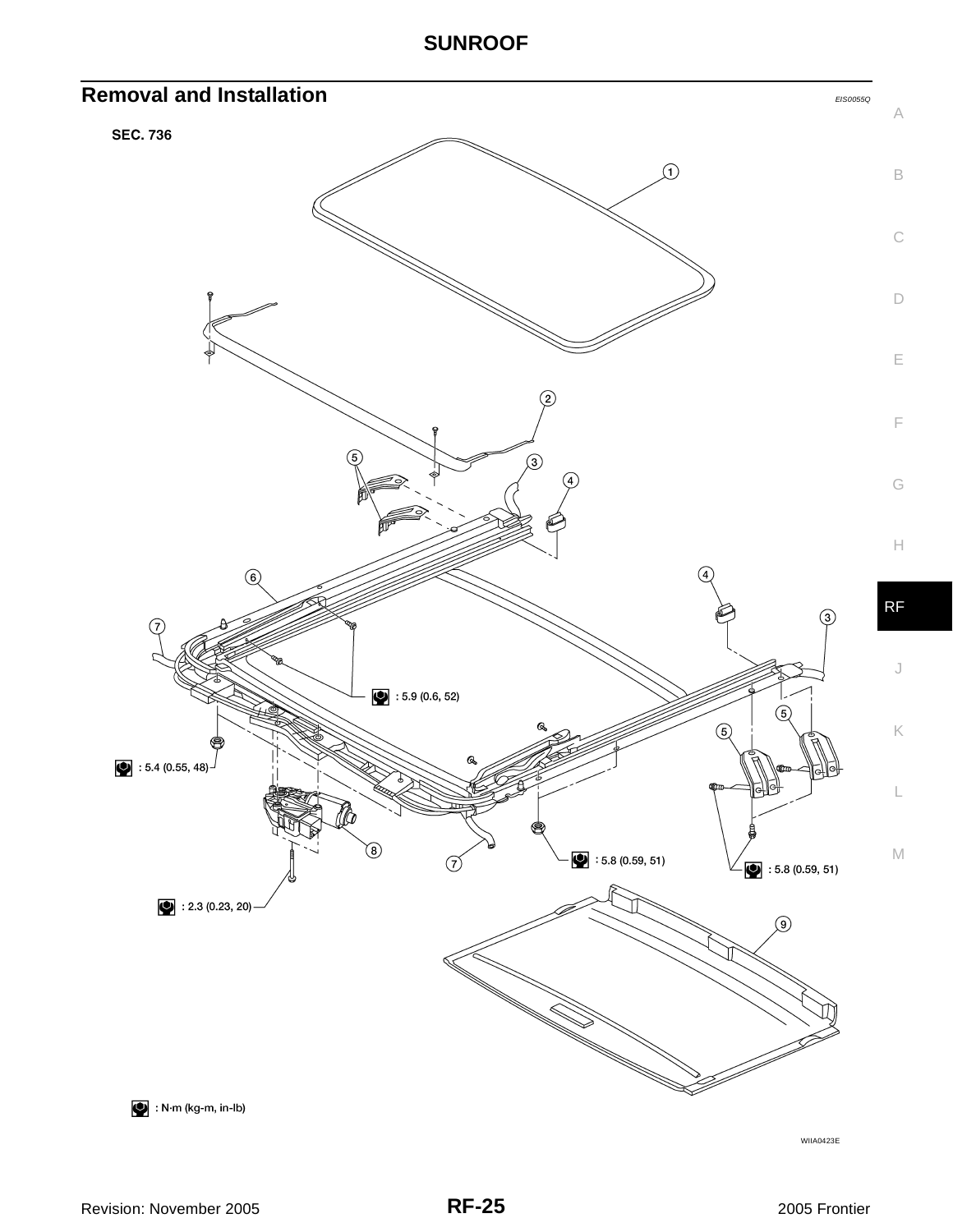- 1. Glass lid assembly 2. Wind deflector 3. Rear drain hoses
	-
	-
- 
- 7. Front drain hoses 8. Sunroof motor assembly 9. Sunshade assembly
- 
- 4. Shade stoppers 5. Sunroof bracket 6. Sunroof frame assembly
	-
- After any adjustment, check sunroof operation and glass lid alignment.
- Handle glass lid with care so not to cause damage.
- For easier installation, mark each point before removal.

### **CAUTION:**

- **Always work with a helper.**
- Before removal, fully close the glass lid assembly. Then, after removal, do not move the motor **assembly.**
- **After installing the sunroof and glass lid, check gap adjustment to ensure there is no malfunction.**

#### <span id="page-25-0"></span>**SUNROOF UNIT**

### **Removal**

#### **CAUTION:**

- **Always work with a helper.**
- When taking sunroof unit out, use shop cloths to protect the seats and trim from damage.
- **After installing the sunroof unit and glass lid, be sure to check gap adjustment to ensure there is no malfunction.**
- 1. Remove headlining. Refer to EI-42, "HEADLINING" .
- 2. Remove the sunroof glass lid. Refer to [RF-26, "GLASS LID"](#page-25-1).
- 3. Remove the overhead console bracket.
- 4. Disconnect the harness connector from the sunroof motor assembly.
- 5. Disconnect the drain hoses.
- 6. Remove front sunroof nuts.
- 7. Remove the rear sunroof bracket bolts.
- 8. Remove the side bolts and the sunroof unit.

#### **Installation**

- 1. Position the sunroof frame assembly and install the side bolts.
- 2. Install the rear sunroof bracket bolts.
- 3. Install front sunroof nuts.
- 4. Connect the harness connector to the sunroof motor assembly.
- 5. Install the overhead console bracket.
- 6. Connect the drain hoses.
- 7. Install the sunroof glass lid. Refer to RF-26, "GLASS LID".
- 8. Install headlining. Refer to **EI-42, "HEADLINING"**

#### <span id="page-25-1"></span>**GLASS LID**

#### <span id="page-25-2"></span>**Removal**

- 1. Open sunshade.
- 2. Ensure glass lid is closed.
- 3. Remove side cover LH and RH.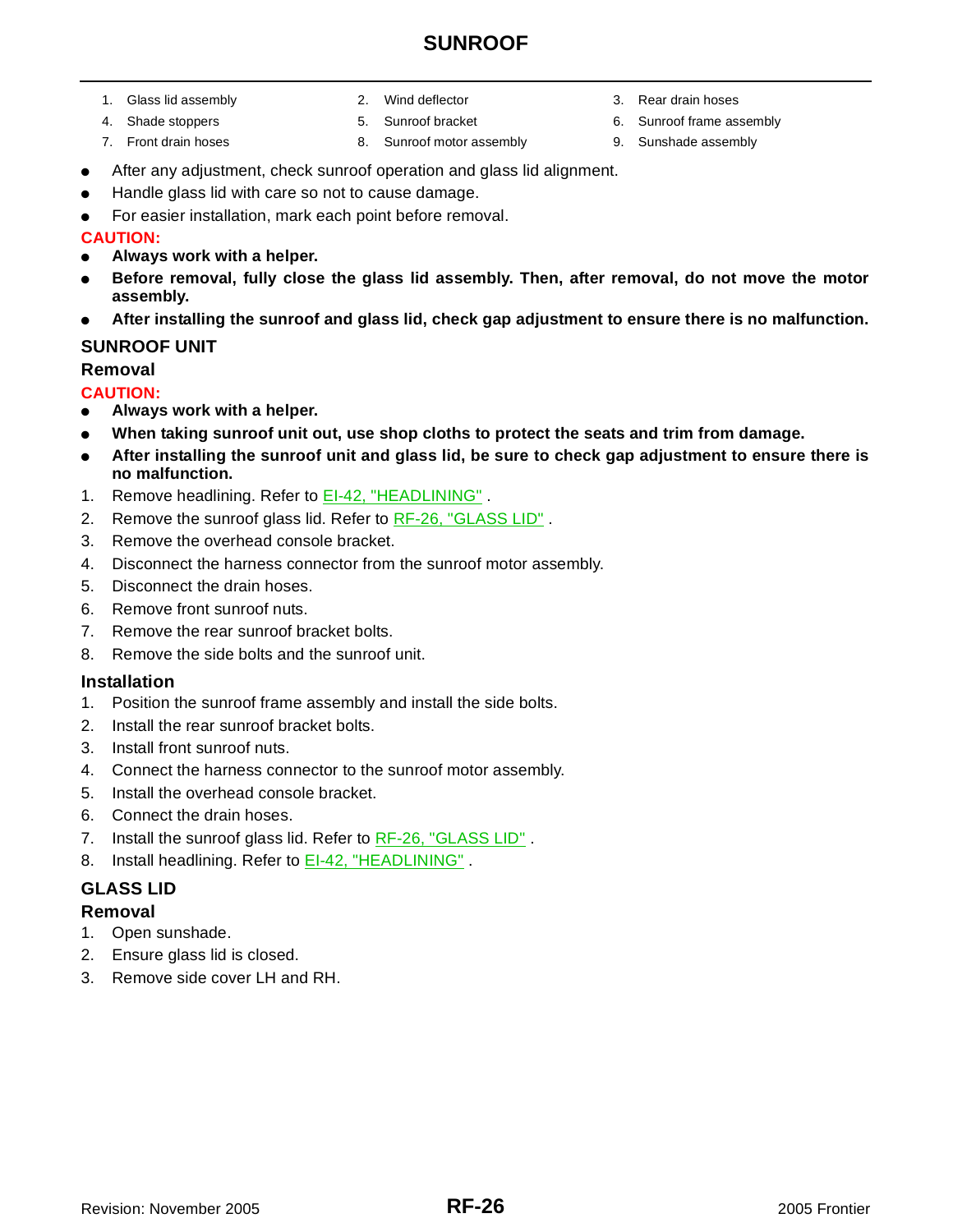- 4. Remove the screws securing glass lid to the sunroof frame assembly.
- 5. Remove the glass lid assembly.



#### **Installation**

- 1. Position glass lid to sunroof assembly.
- 2. Install the glass lid assembly screws. (First tighten left front bolt, then tighten right rear bolt on glass lid to prevent lid from moving while tightening other bolts.)
- 3. Adjust the sunroof glass. Refer to [RF-24, "Fitting Adjustment"](#page-23-0).
- 4. Install side cover LH and RH.

#### <span id="page-26-0"></span>**WIND DEFLECTOR**

#### **Removal**

- 1. Open the sunroof.
- 2. Remove screws from the left, center, and right side wind deflector holders.
- 3. Remove the wind deflector from the sunroof frame assembly.



#### **Installation**

Installation is in the reverse order of removal.

#### <span id="page-26-1"></span>**SUNSHADE**

#### **Removal**

- 1. Remove the sunroof frame assembly. Refer to RF-26, "SUNROOF UNIT"
- 2. Remove the sunshade stoppers (2 points) from the rear end of
- the sunroof frame assembly.
- 3. Remove the sunshade assembly from the rear end of the sunroof frame assembly.



#### **Installation**

Installation is in the reverse order of removal.

#### <span id="page-26-2"></span>**SUNROOF MOTOR**

#### **Removal CAUTION:**

When removing the sunroof motor, be sure that the sunroof is in the fully closed position.

M

L

E

F

G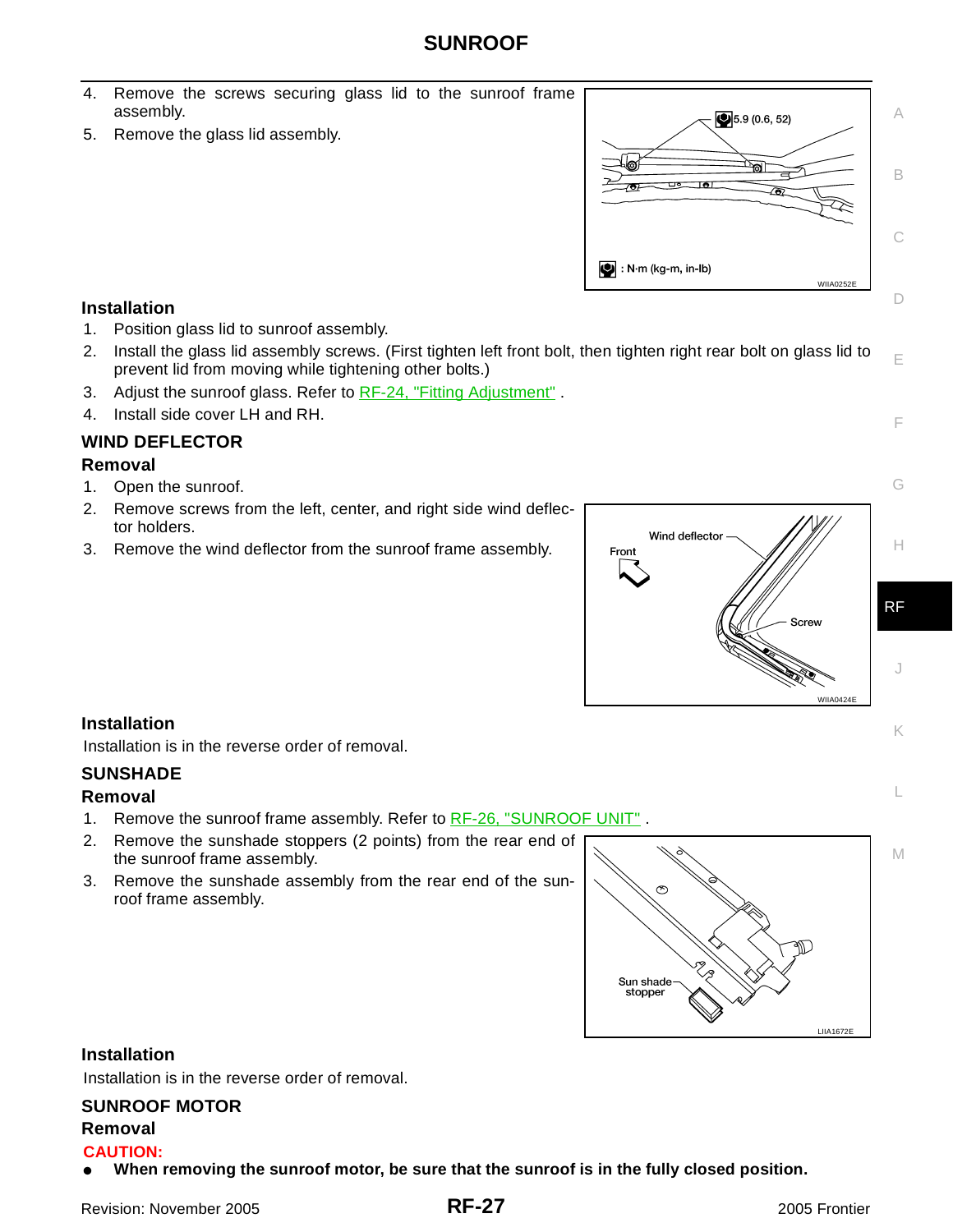#### Never run the removed motor as a single unit.

- 1. Position the sunroof assembly in the fully closed position.
- 2. Remove the front roof console assembly. Refer to EI-42, "Removal and Installation".
- 3. Disconnect the harness connector from the sunroof motor assembly.
- 4. Remove the mounting screws and the sunroof motor assembly.



#### **Installation**

#### **CAUTION:**

**Before installing the sunroof motor assembly, be sure to place the link and wire assembly in the symmetrical and fully closed position.**

- 1. Move the sunroof motor assembly laterally little by little so that the gear is completely engaged into the wire on the sunroof unit and the mounting surface becomes parallel. Then secure the motor with bolts.
- 2. Connect the harness connector to the sunroof motor assembly.



- 3. Install the roof console assembly. Refer to **EI-42**, "Removal and Installation".
- 4. Reset the sunroof motor memory. Refer to [RF-11, "INITIALIZATION PROCEDURE"](#page-10-0).

## <span id="page-27-0"></span>**DRAIN HOSES**

#### **Removal**